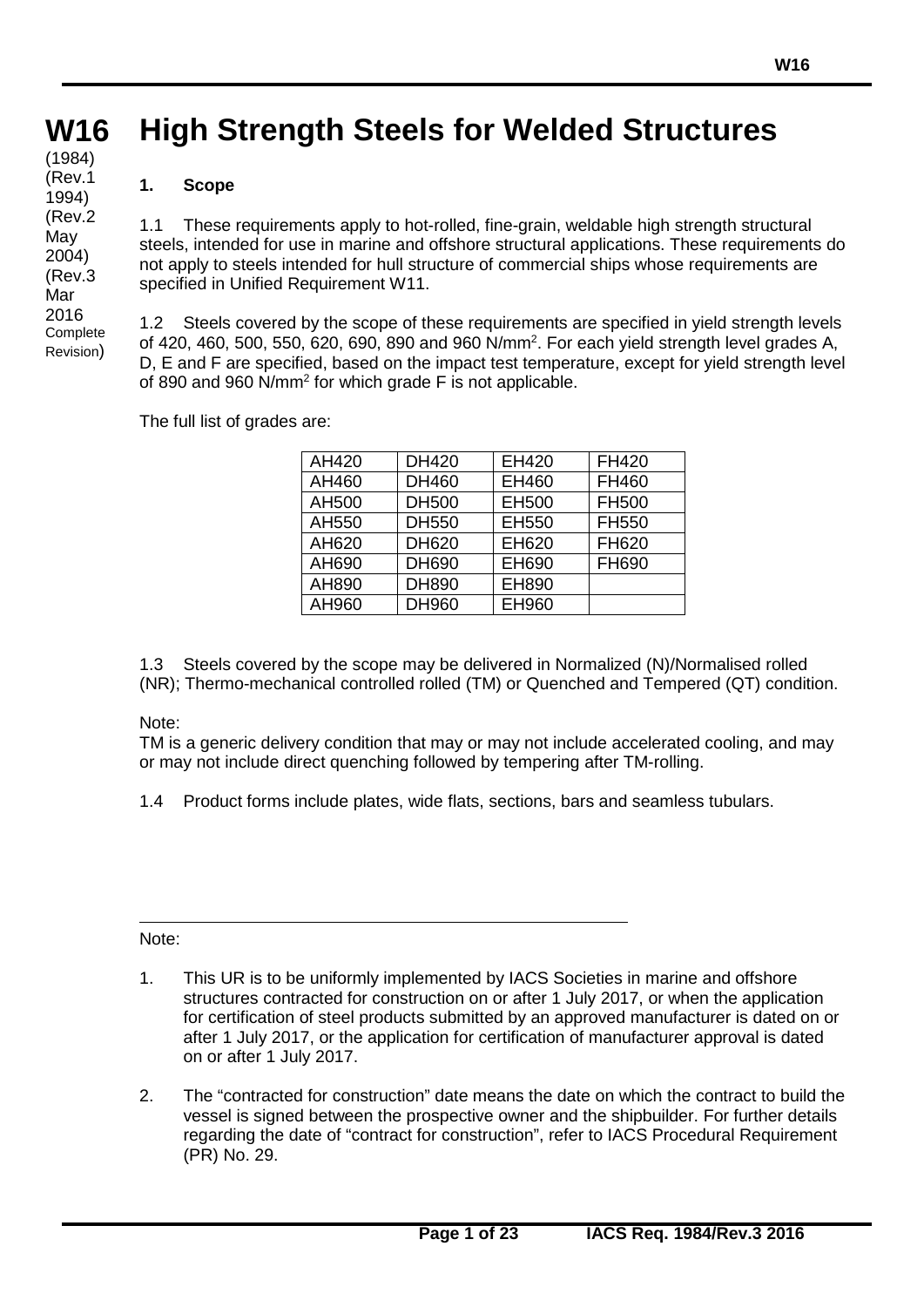1.5 Steels with a thickness beyond the maximum thicknesses as given in Table 3 of section 5.3 may be approved at the discretion of the Classification Society.

**W16 (cont)**

1.6 Steels differing in chemical composition, deoxidation practice, delivery condition and mechanical properties may be accepted, subject to the special approval of the Classification Society. Such steels are to be given a special designation.

# **2. Approval**

2.1 For applications subjected to Classification, all steels are to be manufactured at steel works which have been approved by the Classification Society for the type and grade of steel which is being supplied. The procedure for approval is shown in Appendix A.

2.2 It is the steelmaker's responsibility to assure that effective quality, process and production controls during manufacturing are adhered to within the manufacturing specification. The manufacturing specification shall be submitted to the Classification Society at the time of initial approval.

2.3 Where non-conformities arise, the manufacturer is to identify the root cause and establish countermeasures to prevent its recurrence. The non-conformities and the countermeasures are to be documented and reported to the Classification Society.

2.4 When the semi-finished products were not manufactured by the approved manufacturer of the finish rolled and heat treated products, the manufacturer of the semi-finished product shall also be subject to approval by Classification Society.

#### Note 1:

The attention of the users must be drawn to the fact that when fatigue loading is present, the effective fatigue strength of a welded joint of high strength steel may not be greater than that of a welded joint in normal strength steels.

Note 2:

Before subjecting steels produced by both thermo-mechanical rolling or quenched and tempered after rolling to further heating for forming or stress relieving, or using high heatinput welding, special consideration must be given to the possibility of a consequent reduction in mechanical properties.

## **3. Method of Manufacture**

3.1 Steel making process

3.1.1 The steel is to be manufactured, by the basic oxygen, basic electric arc furnace or by processes specially approved by the Classification Society.

3.1.2 Vacuum degassing shall be used for any of the following:

- a) All steels with enhanced through-thickness properties, and
- b) All steels of grade H690, H890 and H960.
- 3.2 Deoxidation
- 3.2.1 The steel is to be fully killed.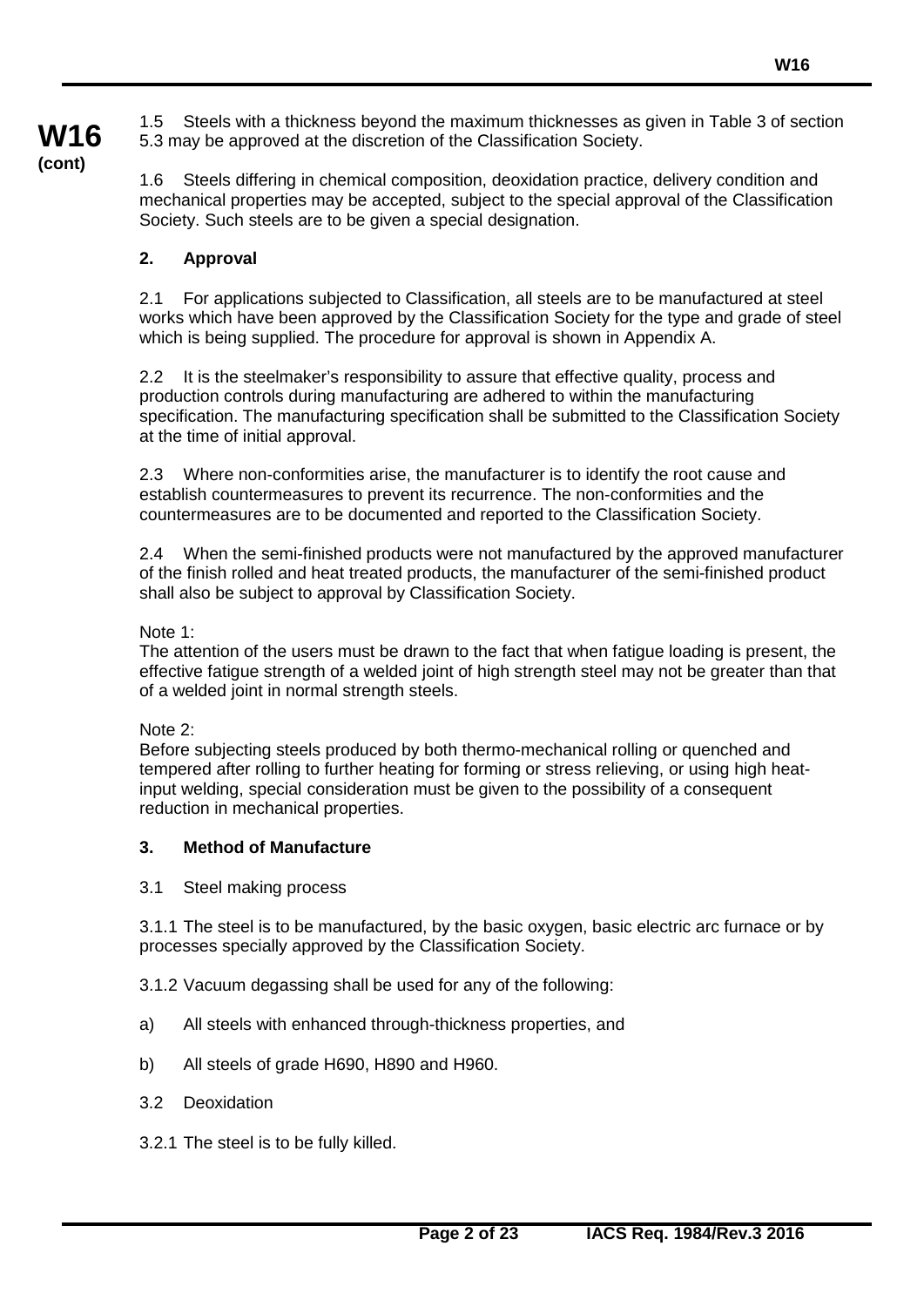# 3.3 Grain size

**(cont)**

**W16**

3.3.1 The steel is to be fine grain treated, and is to have a fine grain structure. The fine grain practice is to be as detailed in the manufacturing specification.

Note:

A fine grain structure has an equivalent index  $\geq 6$  determined by micrographic examination in accordance with ISO 643 or alternative test method.

3.4 Nitrogen control

3.4.1 The steels shall contain nitrogen binding elements as detailed in the manufacturing specification. Also see note 4 in Table 1.

# **4. Chemical Composition**

4.1 The chemical composition is to be determined by the steelmaker in an adequately equipped and competently staffed laboratory. The method of sampling is to follow that carried out for the initial approval tests, either from the ladle, the tundish or the mould in the case of continuous casting. The aim analysis is to be in accordance with the manufacturing specification. All the elements listed in Table 1 are to be reported.

4.2 Elements used for alloying, nitrogen binding, and fine grain treatment, and as well as the residual elements are to be as detailed in the manufacturing specification, e.g. when boron is deliberately added for enhancement of hardenability of the steels, the maximum content of the boron content shall not be higher than 0.005%; and the analysis result shall be reported.

4.3 The carbon equivalent value is to be calculated from the ladle analysis. Maximum values are specified in Table 2.

a) For all steel grades the following formula of IIW may be used:

$$
Ceq = C + \frac{Mn}{6} + \frac{Cr + Mo + V}{5} + \frac{Ni + Cu}{15} (%)
$$

b) For steel grades H460 and higher, *CET* may be used instead of *Ceq* at the discretion of the manufacturer, and is to be calculated according to the following formula:

$$
CET = C + \frac{(Mn + Mo)}{10} + \frac{(Cr + Cu)}{20} + \frac{Ni}{40}(\%)
$$

Note:

The *CET* is included in the standard EN 1011-2:2001 used as one of the parameters for preheating temperature determination which is necessary for avoiding cold cracking.

c) For TM and QT steels with carbon content not more than 0.12%, the cold cracking susceptibility *P*cm for evaluating weldability may be used instead of carbon equivalent of *Ceq* or *CET* at manufacturer's discretion and is to be calculated using the following formula: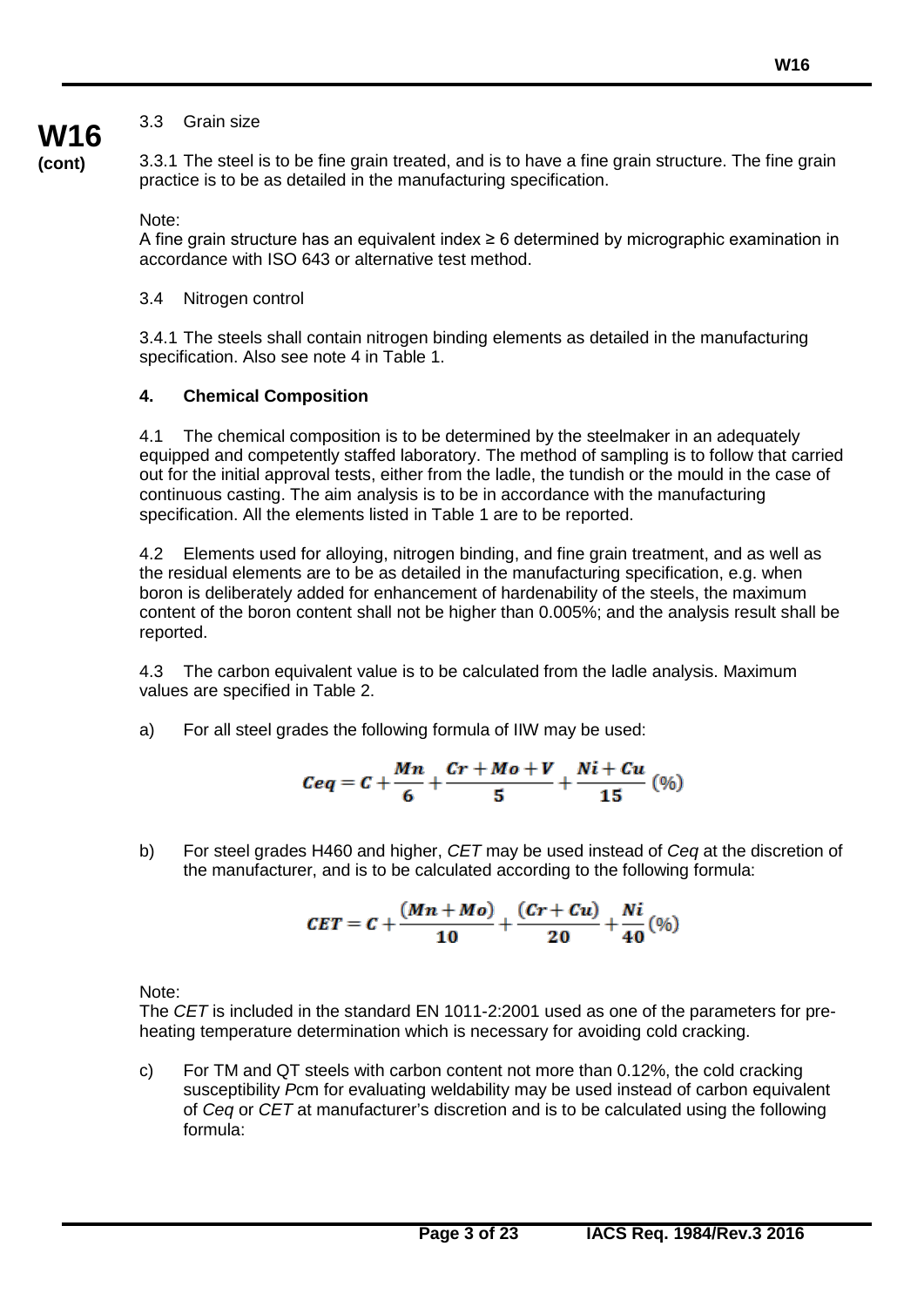

# $Pcm = C + \frac{Si}{30} + \frac{Mn}{20} + \frac{Cu}{20} + \frac{Ni}{60} + \frac{Cr}{20} + \frac{Mo}{15} + \frac{V}{10} + 5B \tag{%)}$

# **Table 1 Chemical Composition**

| <b>Delivery</b><br>condition <sup>1)</sup>                         |                                                              | N/NR                         |                                                                                                                                                                                                              | <b>TM</b>                                                                                                                                                                                                                    |                                                                                                                                                                                                                              | QT                                                                                                                                                                                                                                                           |  |
|--------------------------------------------------------------------|--------------------------------------------------------------|------------------------------|--------------------------------------------------------------------------------------------------------------------------------------------------------------------------------------------------------------|------------------------------------------------------------------------------------------------------------------------------------------------------------------------------------------------------------------------------|------------------------------------------------------------------------------------------------------------------------------------------------------------------------------------------------------------------------------|--------------------------------------------------------------------------------------------------------------------------------------------------------------------------------------------------------------------------------------------------------------|--|
| <b>Steel grade</b><br><b>Chemical</b><br>Composition <sup>2)</sup> | <b>AH420</b><br><b>DH420</b><br><b>AH460</b><br><b>DH460</b> | <b>EH420</b><br><b>EH460</b> | <b>AH420</b><br><b>DH420</b><br><b>AH460</b><br><b>DH460</b><br><b>AH500</b><br><b>DH500</b><br><b>AH550</b><br><b>DH550</b><br><b>AH620</b><br><b>DH620</b><br><b>AH690</b><br><b>DH690</b><br><b>AH890</b> | <b>EH420</b><br><b>FH420</b><br><b>EH460</b><br><b>FH460</b><br><b>EH500</b><br><b>FH500</b><br><b>EH550</b><br><b>FH550</b><br><b>EH620</b><br><b>FH620</b><br><b>EH690</b><br><b>FH690</b><br><b>DH890</b><br><b>EH890</b> | <b>AH420</b><br><b>DH420</b><br><b>AH460</b><br><b>DH460</b><br><b>AH500</b><br><b>DH500</b><br><b>AH550</b><br><b>DH550</b><br><b>AH620</b><br><b>DH620</b><br><b>AH690</b><br><b>DH690</b><br><b>AH890</b><br><b>AH960</b> | <b>EH420</b><br><b>FH420</b><br><b>EH460</b><br><b>FH460</b><br><b>EH500</b><br><b>FH500</b><br><b>EH550</b><br><b>FH550</b><br><b>EH620</b><br><b>FH620</b><br><b>EH690</b><br><b>FH690</b><br><b>DH890</b><br><b>EH890</b><br><b>DH960</b><br><b>EH960</b> |  |
| Carbon % max                                                       | 0.20                                                         | 0.18                         | 0.16                                                                                                                                                                                                         | 0.14                                                                                                                                                                                                                         | 0.18                                                                                                                                                                                                                         |                                                                                                                                                                                                                                                              |  |
| Manganese %                                                        |                                                              | $1.0 - 1.70$                 | $1.0 - 1.70$                                                                                                                                                                                                 |                                                                                                                                                                                                                              |                                                                                                                                                                                                                              | 1.70                                                                                                                                                                                                                                                         |  |
| Silicon % max                                                      |                                                              | 0.60                         | 0.60                                                                                                                                                                                                         |                                                                                                                                                                                                                              | 0.80                                                                                                                                                                                                                         |                                                                                                                                                                                                                                                              |  |
| Phosphorus %<br>max <sup>3</sup>                                   | 0.030                                                        | 0.025                        | 0.025                                                                                                                                                                                                        | 0.020                                                                                                                                                                                                                        | 0.025                                                                                                                                                                                                                        | 0.020                                                                                                                                                                                                                                                        |  |
| Sulphur % max <sup>3)</sup>                                        | 0.025                                                        | 0.020                        | 0.015                                                                                                                                                                                                        | 0.010                                                                                                                                                                                                                        | 0.015                                                                                                                                                                                                                        | 0.010                                                                                                                                                                                                                                                        |  |
| Aluminium <sub>total</sub> %<br>min <sup>4</sup>                   |                                                              | 0.02                         | 0.02                                                                                                                                                                                                         |                                                                                                                                                                                                                              | 0.018                                                                                                                                                                                                                        |                                                                                                                                                                                                                                                              |  |
| Niobium % max <sup>5)</sup>                                        |                                                              | 0.05                         | 0.05                                                                                                                                                                                                         |                                                                                                                                                                                                                              | 0.06                                                                                                                                                                                                                         |                                                                                                                                                                                                                                                              |  |
| Vanadium %<br>max <sup>5</sup>                                     |                                                              | 0.20                         | 0.12                                                                                                                                                                                                         |                                                                                                                                                                                                                              | 0.12                                                                                                                                                                                                                         |                                                                                                                                                                                                                                                              |  |
| Titanium % max <sup>5)</sup>                                       |                                                              | 0.05                         | 0.05                                                                                                                                                                                                         |                                                                                                                                                                                                                              | 0.05                                                                                                                                                                                                                         |                                                                                                                                                                                                                                                              |  |
| Nickel % max <sup>6)</sup>                                         |                                                              | 0.80                         |                                                                                                                                                                                                              | $2.00^{6}$                                                                                                                                                                                                                   |                                                                                                                                                                                                                              | $2.00^{6}$                                                                                                                                                                                                                                                   |  |
| Copper % max                                                       |                                                              | 0.55                         | 0.55                                                                                                                                                                                                         |                                                                                                                                                                                                                              |                                                                                                                                                                                                                              | 0.50                                                                                                                                                                                                                                                         |  |
| Chromium %<br>max <sup>5</sup>                                     | 0.30                                                         |                              | 0.50                                                                                                                                                                                                         |                                                                                                                                                                                                                              |                                                                                                                                                                                                                              | 1.50                                                                                                                                                                                                                                                         |  |
| Molybdenum %<br>max <sup>5</sup>                                   |                                                              | 0.10                         | 0.50                                                                                                                                                                                                         |                                                                                                                                                                                                                              | 0.70                                                                                                                                                                                                                         |                                                                                                                                                                                                                                                              |  |
| Nitrogen % max                                                     |                                                              | 0.025                        | 0.025                                                                                                                                                                                                        |                                                                                                                                                                                                                              |                                                                                                                                                                                                                              | 0.015                                                                                                                                                                                                                                                        |  |
| Oxygen ppm<br>max <sup>7</sup>                                     |                                                              | Not applicable               | <b>Not</b><br>applicable                                                                                                                                                                                     | 50                                                                                                                                                                                                                           | <b>Not</b><br>applicable                                                                                                                                                                                                     | 30                                                                                                                                                                                                                                                           |  |

Note 1 See section 5.1 for definition of delivery conditions.

Note 2 The chemical composition is to be determined by ladle analysis and shall meet the approved manufacturing specification at the time of approval.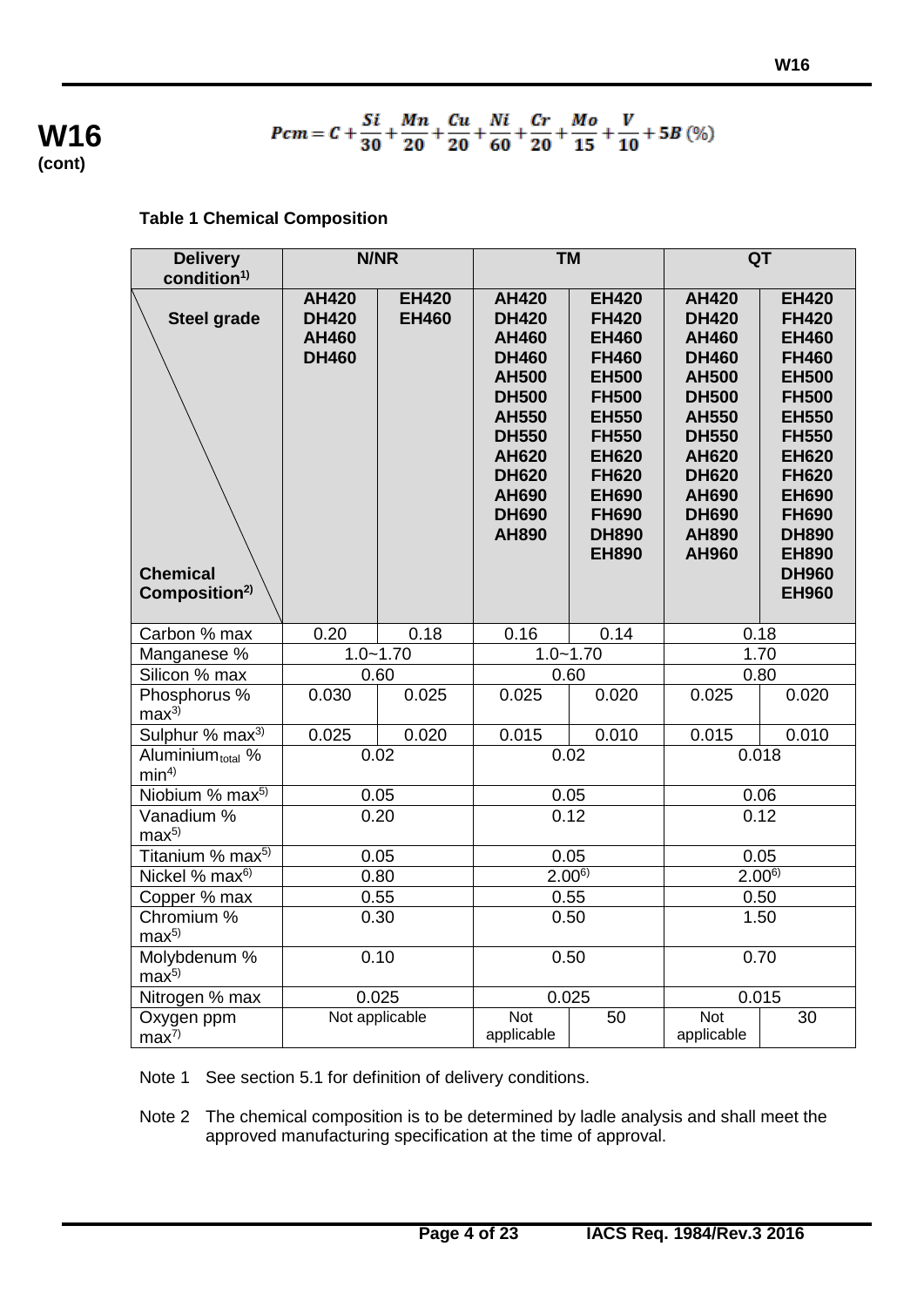Note 3 For sections the P and S content can be 0.005% higher than the value specified in the table.

**(cont)**

**W16**

- Note 4 The total aluminium to nitrogen ratio shall be a minimum of 2:1. When other nitrogen binding elements are used, the minimum Al value and Al/N ratio do not apply.
- Note 5 Total Nb+V+Ti ≤ 0.26% and Mo+Cr  $\leq$  0.65%, not applicable for QT steels.
- Note 6 Higher Ni content may be approved at the discretion of the Classification Society.
- Note 7 The requirement on maximum Oxygen content is only applicable to DH890; EH890; DH960 and EH960.

|  | Table 2 Maximum Ceq, CET and Pcm values |
|--|-----------------------------------------|
|--|-----------------------------------------|

|                    | <b>Carbon Equivalent (%)</b> |                          |                            |                     |                    |                     |      |      |
|--------------------|------------------------------|--------------------------|----------------------------|---------------------|--------------------|---------------------|------|------|
| <b>Steel grade</b> |                              | <b>CET</b>               | Pcm                        |                     |                    |                     |      |      |
| and delivery       |                              | <b>Plates</b>            |                            | <b>Sections</b>     | <b>Bars</b>        | <b>Tubulars</b>     | all  | all  |
| condition          | $t \leq 50$<br>(mm)          | $50 < t \le 100$<br>(mm) | $100 < t \leq 250$<br>(mm) | $t \leq 50$<br>(mm) | $t \leq 250$       | $t \leq 65$<br>(mm) | all  | all  |
|                    |                              |                          |                            |                     | or $d \leq$<br>250 |                     |      |      |
|                    |                              |                          |                            |                     | (mm)               |                     |      |      |
| <b>H420N/NR</b>    | 0.46                         | 0.48                     | 0.52                       | 0.47                | 0.53               | 0.47                | N.A  | N.A  |
| <b>H420TM</b>      | 0.43                         | 0.45                     | 0.47                       | 0.44                | N.A                | N.A                 | N.A  | N.A  |
| <b>H420QT</b>      | 0.45                         | 0.47                     | 0.49                       | N.A                 | N.A                | 0.46                | N.A  | N.A  |
| <b>H460N/NR</b>    | 0.50                         | 0.52                     | 0.54                       | 0.51                | 0.55               | 0.51                | 0.25 | N.A  |
| <b>H460TM</b>      | 0.45                         | 0.47                     | 0.48                       | 0.46                | N.A                | N.A                 | 0.30 | 0.23 |
| <b>H460QT</b>      | 0.47                         | 0.48                     | 0.50                       | N.A                 | N.A                | 0.48                | 0.32 | 0.24 |
| <b>H500TM</b>      | 0.46                         | 0.48                     | 0.50                       | N.A                 | N.A                | N.A                 | 0.32 | 0.24 |
| <b>H500QT</b>      | 0.48                         | 0.50                     | 0.54                       | N.A                 | N.A                | 0.50                | 0.34 | 0.25 |
| <b>H550TM</b>      | 0.48                         | 0.50                     | 0.54                       | N.A                 | N.A                | N.A                 | 0.34 | 0.25 |
| <b>H550QT</b>      | 0.56                         | 0.60                     | 0.64                       | N.A                 | N.A                | 0.56                | 0.36 | 0.28 |
| <b>H620TM</b>      | 0.50                         | 0.52                     | N.A                        | N.A                 | N.A                | N.A                 | 0.34 | 0.26 |
| <b>H620QT</b>      | 0.56                         | 0.60                     | 0.64                       | N.A                 | N.A                | 0.58                | 0.38 | 0.30 |
| <b>H690TM</b>      | 0.56                         | N.A                      | N.A                        | N.A                 | N.A                | N.A                 | 0.36 | 0.30 |
| <b>H690QT</b>      | 0.64                         | 0.66                     | 0.70                       | N.A                 | N.A                | 0.68                | 0.40 | 0.33 |
| <b>H890TM</b>      | 0.60                         | N.A                      | N.A                        | N.A                 | N.A                | N.A                 | 0.38 | 0.28 |
| <b>H890QT</b>      | 0.68                         | 0.75                     | N.A                        | N.A                 | N.A                | N.A                 | 0.40 | N.A  |
| <b>H960QT</b>      | 0.75                         | N.A                      | N.A                        | N.A                 | N.A                | N.A                 | 0.40 | N.A  |

Note N.A = Not applicable

## **5. Delivery Condition - Rolling Process and Heat Treatment**

5.1 Steel is to be delivered in accordance with the processes approved by the Classification Society. These processes include:

- Normalized (N)/Normalized rolled (NR)
- Thermo-mechanical controlled rolled (TM)/with Accelerated cooling (TM+AcC)/with direct quenching followed by tempering (TM+DQ), or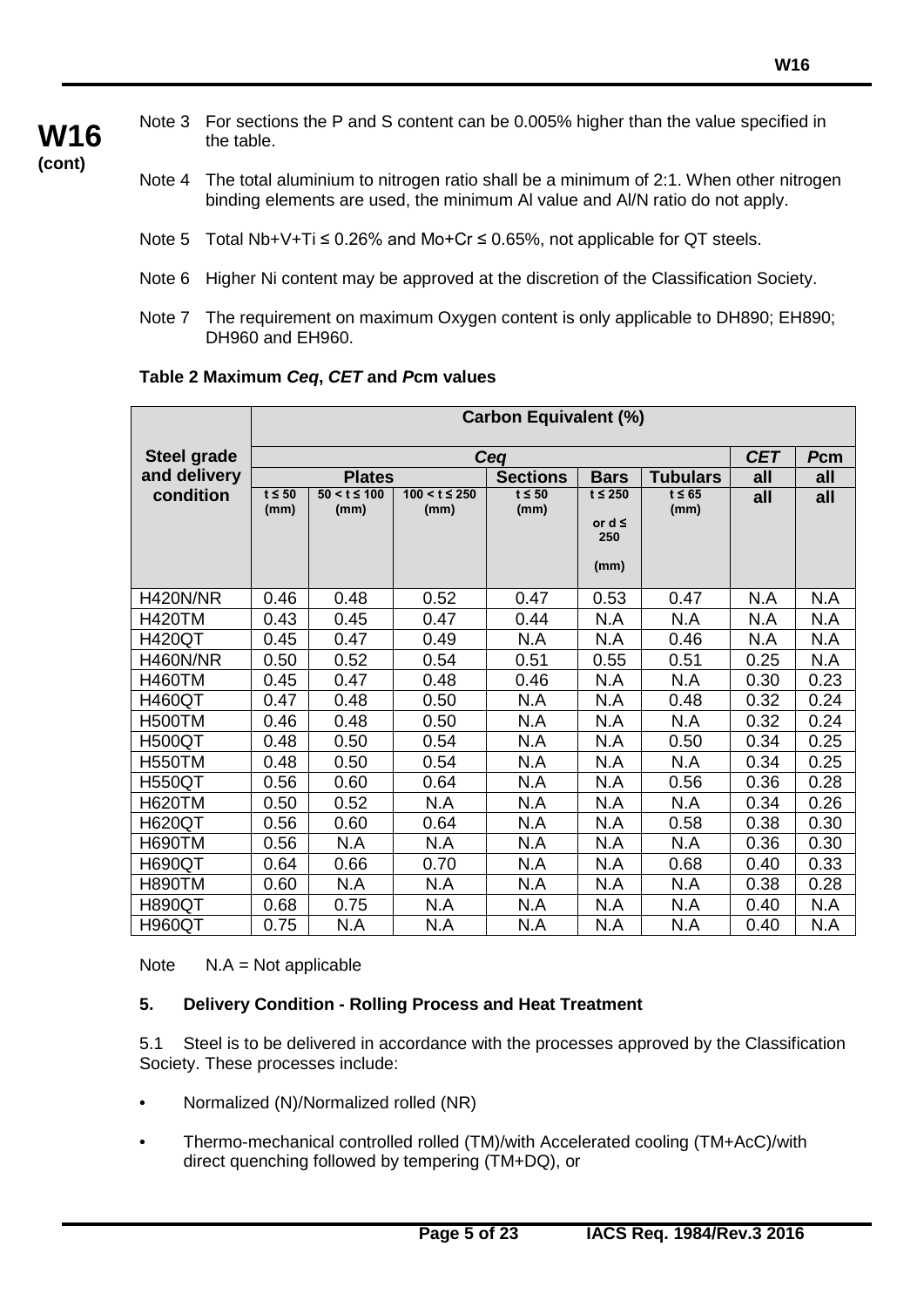• Quenched and Tempered condition (QT)

# **W16 (cont)**

The definition of these delivery conditions are defined in UR W11.

Note:

Direct quenching after hot-rolling followed by tempering is considered equivalent to conventional quenching and tempering.

5.2 Rolling reduction ratio

5.2.1 The rolling reduction ratio of slab, billet, bloom or ingot should not be less than 3:1 unless agreed at the time of approval.

5.3 Thickness limits for approval

5.3.1 The maximum thickness of slab, billet or bloom from the continuous casting process shall be at the manufacturer's discretion.

5.3.2 Maximum thickness of plates, sections, bars and tubulars over which a specific delivery condition is applicable are shown in Table 3.

#### **Table 3 Maximum thickness limits**

| <b>Delivery</b> | <b>Maximum thickness (mm)</b> |                 |                |                 |  |
|-----------------|-------------------------------|-----------------|----------------|-----------------|--|
| condition       | <b>Plates</b>                 | <b>Sections</b> | <b>Bars</b>    | <b>Tubulars</b> |  |
|                 | $250^{2}$                     | 50              | 250            | 65              |  |
| ΝR              | 150                           |                 |                |                 |  |
| TM              | 150                           | 50              | Not applicable | Not applicable  |  |
| Q               | $150^{2}$                     | 50              | Not applicable | 50              |  |

- Note 1 The maximum thickness limits of sections, bars and tubulars produced by NR process route are less than those manufactured by N route, and shall be at the discretion of Classification Society.
- Note 2 Approval for N steels with thickness larger than 250 mm and QT steels with thickness larger than 150 mm is subject to the special consideration of the Classification Society.

#### **6. Mechanical Properties**

Test specimens and test procedures for mechanical properties are in accordance with UR W2 and UR W11.

6.1 Tensile test

6.1.1 Test specimens are to be cut with their longitudinal axes transverse to the final direction of rolling, except in the case of sections, bars, tubulars and rolled flats with a finished width of 600 mm or less, where the tensile specimens may be taken in the longitudinal direction.

6.1.2 Full thickness flat tensile specimens are to be prepared. The specimens are to be prepared in such a manner as to maintain the rolling scale at least at one side. When the capacity of the test machine is exceeded by the use of a full thickness specimen, sub-sized flat tensile specimens representing either the full thickness or half of the product thickness retaining one rolled surface are to be used. Alternatively, machined round test specimens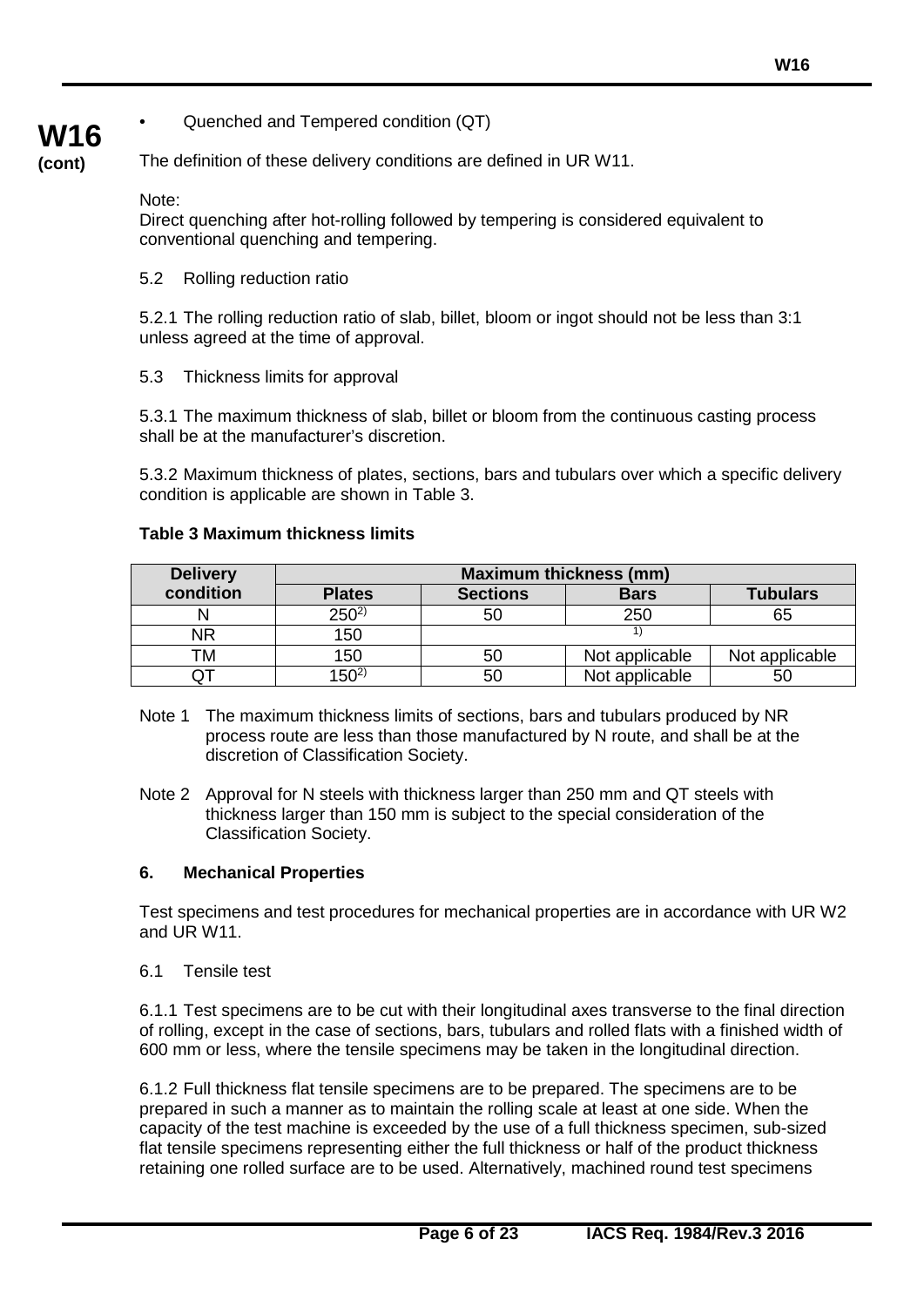# **W16 (cont)**

may be used. The specimens are to be located at a position lying at a distance of t/4 from the surface and additionally at t/2 for thickness above 100 mm or as near as possible to these positions.

6.1.3 The results of the tests are to comply with the appropriate requirements of Table 4. In the case of product forms other than plates and wide flats where longitudinal tests are agreed, the elongation values are to be 2 percentage units above those transverse requirements as listed in Table 4.

| <b>Minimum yield</b><br>strength ReH <sup>1)</sup><br><b>Mechanical</b><br>(N/mm <sup>2</sup> )<br>properties |                                          |                       | <b>Ultimate tensile</b><br>strength $R_m$<br>(N/mm <sup>2</sup> ) |                     | <b>Minimum</b><br>percentage<br>elongation<br>after fracture<br>(%)<br>$L_0 = 5.65\sqrt{S_0}^{2}$ |                     | <b>Charpy V-notch</b><br>impact test |          |                                        |    |                            |
|---------------------------------------------------------------------------------------------------------------|------------------------------------------|-----------------------|-------------------------------------------------------------------|---------------------|---------------------------------------------------------------------------------------------------|---------------------|--------------------------------------|----------|----------------------------------------|----|----------------------------|
| <b>Steel</b>                                                                                                  |                                          | (mm) <sup>4</sup>     | <b>Nominal thickness</b>                                          |                     | <b>Nominal thickness</b><br>(mm) <sup>4</sup>                                                     |                     |                                      |          | <b>Test</b><br>temp<br>$(^{\circ}C)$   |    | <b>Minimum</b><br>(Joules) |
| grade and<br>delivery<br>condition                                                                            |                                          | $\geq 3$<br>$\leq 50$ | $> 50$<br>$≤ 100$                                                 | > 100<br>$\leq 250$ | $\geq 3$<br>$≤ 100$                                                                               | > 100<br>$\leq 250$ | T                                    | $L^{3)}$ |                                        | T. | L                          |
| <b>H420N/NR</b><br><b>H420TM</b><br><b>H420QT</b>                                                             | Α<br>D<br>E<br>F                         | 420                   | 390                                                               | 365                 | 520~680                                                                                           | 470~650             | 19                                   | 21       | $\mathbf 0$<br>$-20$<br>$-40$<br>$-60$ | 28 | 42                         |
| H460N/NR<br><b>H460TM</b><br><b>H460QT</b>                                                                    | $\overline{A}$<br>D<br>E<br>F            | 460                   | 430                                                               | 390                 | 540~720                                                                                           | 500~710             | 17                                   | 19       | $\mathbf 0$<br>$-20$<br>$-40$<br>$-60$ | 31 | 46                         |
| <b>H500TM</b><br><b>H500QT</b>                                                                                | $\boldsymbol{\mathsf{A}}$<br>D<br>E<br>F | 500                   | 480                                                               | 440                 | 590~770                                                                                           | 540~720             | 17                                   | 19       | $\mathbf 0$<br>$-20$<br>$-40$<br>$-60$ | 33 | 50                         |
| <b>H550TM</b><br><b>H550QT</b>                                                                                | A<br>D<br>E<br>$\mathsf F$               | 550                   | 530                                                               | 490                 | 640~820                                                                                           | 590~770             | 16                                   | 18       | $\Omega$<br>$-20$<br>$-40$<br>$-60$    | 37 | 55                         |
| <b>H620TM</b><br><b>H620QT</b>                                                                                | $\boldsymbol{\mathsf{A}}$<br>D<br>E<br>F | 620                   | 580                                                               | 560                 | 700~890                                                                                           | 650~830             | 15                                   | 17       | $\mathbf 0$<br>$-20$<br>$-40$<br>$-60$ | 41 | 62                         |
| <b>H690TM</b><br><b>H690QT</b>                                                                                | A<br>D<br>E<br>F                         | 690                   | 650                                                               | 630                 | 770~940                                                                                           | 710~900             | 14                                   | 16       | $\mathbf 0$<br>$-20$<br>$-40$<br>$-60$ | 46 | 69                         |
| <b>H890TM</b><br><b>H890QT</b>                                                                                | A<br>D<br>E                              | 890                   | 830                                                               | Not<br>applicable   | 940~1100                                                                                          | Not<br>applicable   | 11                                   | 13       | $\mathbf 0$<br>$-20$<br>$-40$          | 46 | 69                         |
| <b>H960QT</b>                                                                                                 | Α<br>D<br>E                              | 960                   | Not<br>applicable                                                 | Not<br>applicable   | 980~1150                                                                                          | Not<br>applicable   | 10                                   | 12       | $\mathbf 0$<br>$-20$<br>$-40$          | 46 | 69                         |

# **Table 4 Tensile properties at ambient temperature for all steel grades**

- Note 1 For tensile test either the upper yield stress  $(R<sub>eh</sub>)$  or where  $R<sub>eh</sub>$  cannot be determined, the 0,2 percent proof st*re*ss (*R*p0.2) is to be determined and the material is considered to comply with the requirement if either value meets or exceeds the specified minimum value of yield strength.
- Note 2 For full thickness flat test specimens with a width of 25 mm and a gauge length of 200 mm the elongation is to comply with the minimum values shown in Table 5.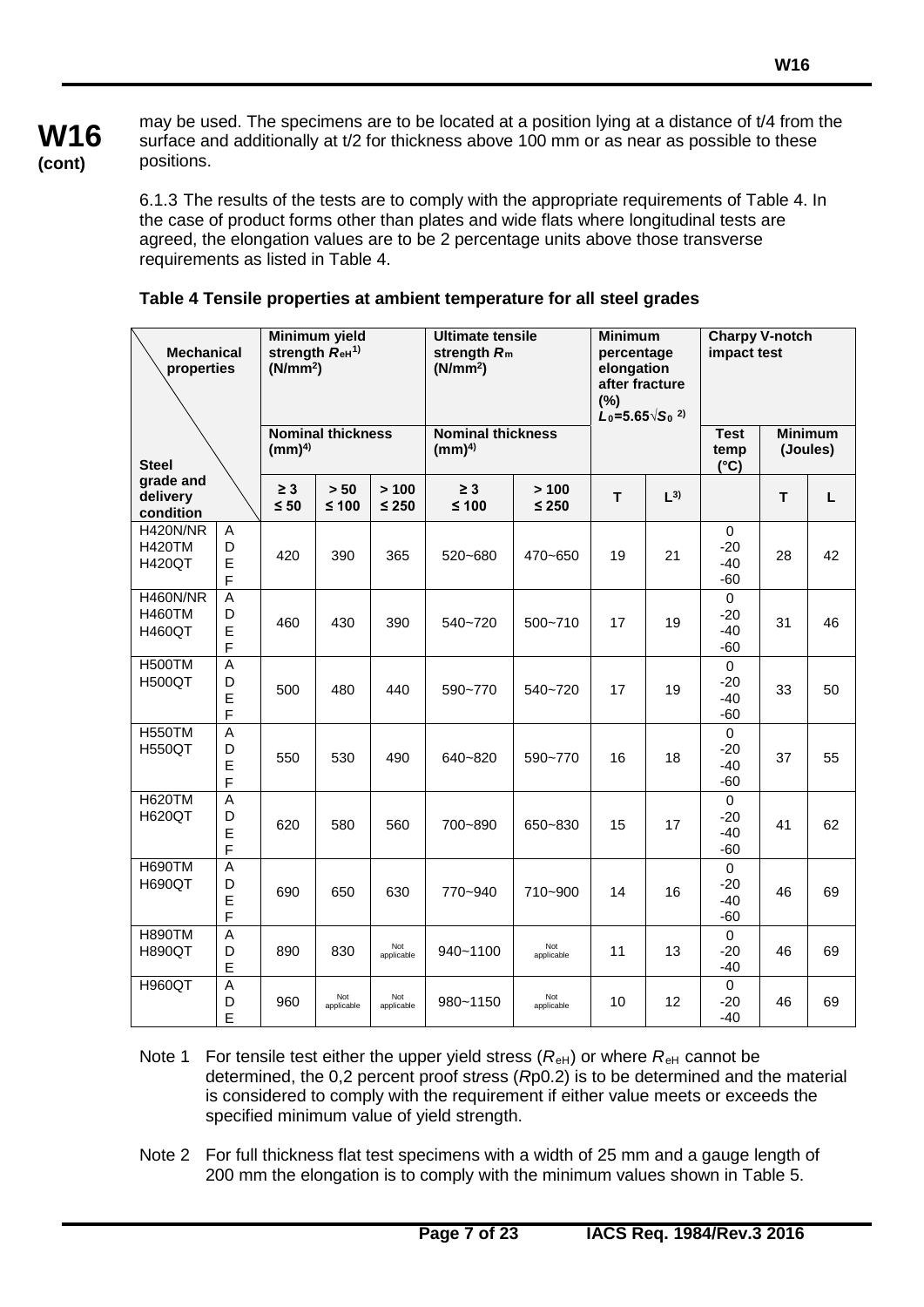- Note 3 In the case that the tensile specimen is parallel to the final rolling direction, the test result shall comply with the requirement of elongation for longitudinal (L) direction.
- **(cont)**

**W16**

Note 4 For plates and sections for applications, such as racks in offshore platforms etc, where the design requires that tensile properties are maintained through the thickness, a decrease in the minimum specified tensile properties is not permitted with an increase in the thickness.

#### **Table 5 Elongation Minimum Values for a Width of 25 mm and a 200 mm Gauge**  Length<sup>1)</sup>

| <b>Strength</b>  |         | Thickness (mm) |                 |           |           |           |           |
|------------------|---------|----------------|-----------------|-----------|-----------|-----------|-----------|
| level            |         | > 10           | $>15$           | $> 20$    | $>25$     | > 40      | $> 50$    |
|                  | $≤ 10$  | $\leq 15$      | $\leq 20$       | $\leq 25$ | $\leq 40$ | $\leq 50$ | $\leq 70$ |
| H420             | 11      | 13             | 14              | 15        | 16        |           | 18        |
| H460             | 11      | 12             | 13              | 14        | 15        | 16        | 17        |
| H <sub>500</sub> | 10      |                | 12              | 13        | 14        | 15        | 16        |
| H550             | 10      | 11             | 12              | 13        | 14        | 15        | 16        |
| H620             | 9       | 11             | 12              | 12        | 13        | 14        | 15        |
| H690             | $9^{2}$ | $10^{2}$       | 11 <sup>2</sup> | 11        | 12        | 13        | 14        |

- Note 1 The tabulated elongation minimum values are the requirements for testing specimen in transverse direction. H890 and 960 specimens and specimens which are not included in this table shall be proportional specimens with a gauge length of *L*0=5.65√*S*0.
- Note 2 For H690 plates with thickness ≤ 20 mm, round specimen in accordance with Unified Requirement W2 may be used instead of the flat tensile specimen. The minimum elongation for testing specimen in transverse direction is 14%.
- 6.2 Impact test

6.2.1 The Charpy V-notch impact test specimens for plates and wide flats over 600 mm in width are to be taken with their axes transverse to the final rolling direction and the results should comply with the appropriate requirements for transverse direction of Table 4. For other product forms, the impact tests are to be in the longitudinal direction, the results of the tests are to comply with the appropriate requirements for longitudinal direction of Table 4.

6.2.2 Sub-surface test specimens will be taken in such a way that one side is not further away than 2 mm from a rolled surface, however, for material with a thickness in excess of 50 mm, impact tests shall be taken at the quarter thickness (t/4) location and mid-thickness (t/2).

6.2.3 Impact test for a nominal thickness less than 6 mm are normally not required.

6.3 Test frequency

6.3.1 Tensile test sample is to be randomly selected from each batch, as defined in IACS UR W11, that is to be less than or equal to 25 tonnes, and to be from the same cast, in the same delivery condition and of the same thickness.

- 6.3.2 Impact test
- a) For steels plates in N/NR or TM condition test sample is to be taken from each piece.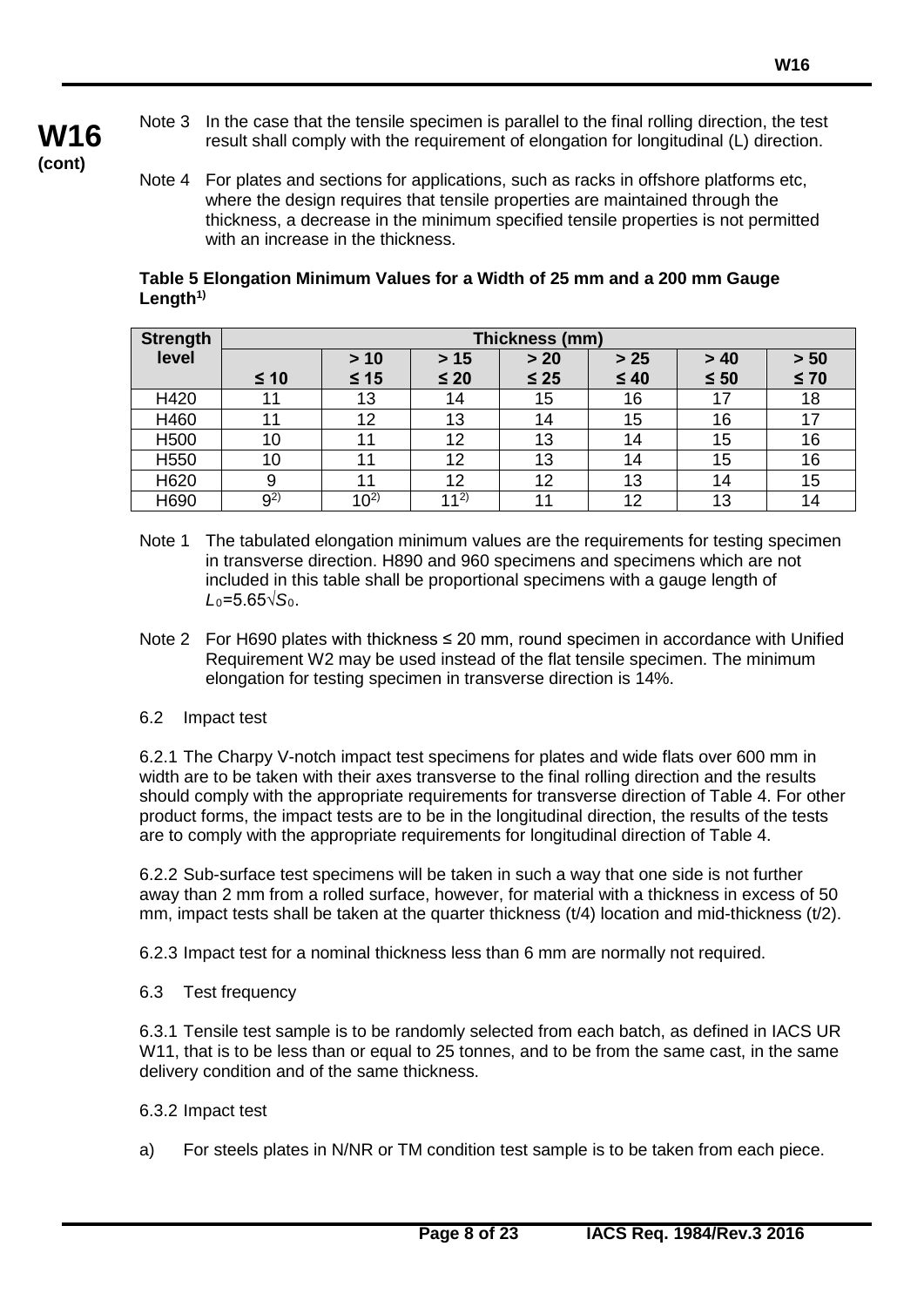- b) For steels in QT condition test sample is to be taken from each individually heat treated part thereof.
- c) For sections, bars and tubulars, test sample is to be taken from each batch of 25 tonnes or fraction thereof.

# Note 1:

If the mass of the finished material is greater than 25 tonnes, one set of tests from each 25 tonnes and/or fraction thereof is required. (e.g. for consignment of 60 tonnes would require 3 plates to be tested).

# Note 2:

For continuous heat treated product special consideration may be given to the number and location of test specimens required by the manufacturer to be agreed by the Classification Society.

# 6.4 Traceability

Traceability of test material, specimen sampling and test procedures including test equipment with respect to mechanical properties testing, is to be in accordance with UR W11.

# 6.5 Re-test procedures

Re-test procedures for tensile tests and Charpy impact tests are to be in accordance with UR W2.

# 6.6 Through thickness tensile test

6.6.1 For steels designated with improved through thickness properties, through thickness tensile tests are to be performed in accordance with Unified Requirement W14, "Steel plates and wide flats with specified minimum through thickness properties ("Z" quality)".

6.6.2 Subject to the discretion of Classification Society, through thickness tensile strength may be required to be not less than 80% of the specified minimum tensile strength.

# **7. Tolerances**

Unless otherwise agreed or specially required, the thickness tolerances in Unified Requirement W13, "Allowable under thickness tolerances of steel plates and wide flats" are applicable.

# **8. Surface Quality**

8.1 All materials are to be free from cracks, injurious surface flaws, injurious laminations and similar defects.

8.2 The surface quality inspection method shall be in accordance with recognised national or international standards agreed between purchaser and manufacturer.

- a) Welding repair procedures and the method for reporting repairs are to be approved by the individual Classification Societies.
- b) Where repair by grinding is carried out then the remaining plate thickness below the ground area must be within the allowable under thickness tolerance.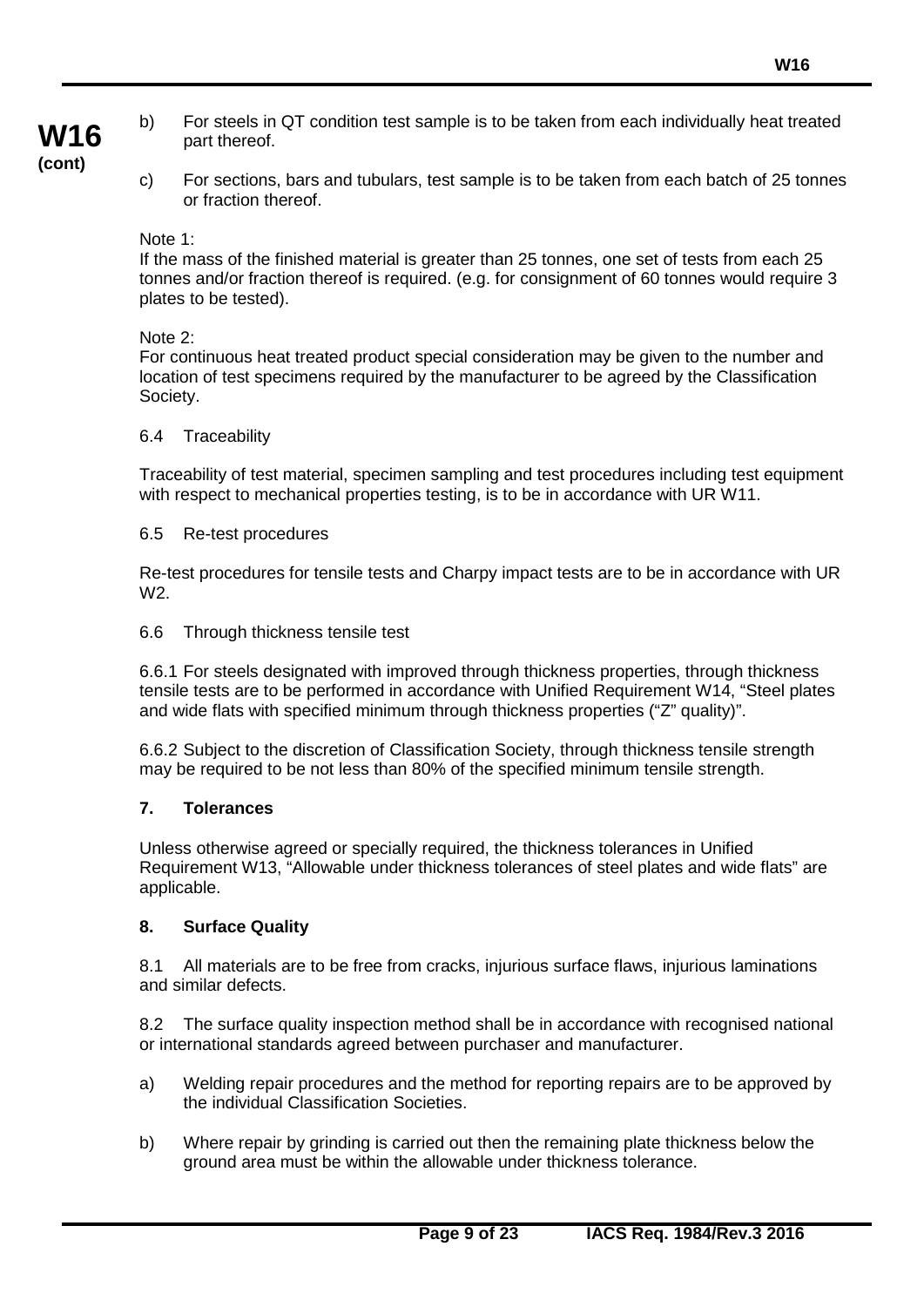8.3 Surface finish requirement shall be in accordance with the relevant requirements in Unified Requirement W11.

**(cont)**

**W16**

8.4 Surface inspection is the responsibility of the manufacturer. The acceptance by the Classification Society's Surveyor of material later found to be defective shall not absolve the manufacturer of this responsibility.

# **9. Internal Soundness**

9.1 Verification of internal soundness is the responsibility of the manufacturer. The acceptance by the Classification Society's Surveyor shall not absolve the manufacturer of this responsibility.

## 9.2 Ultrasonic examination

9.2.1 If required by the Classification Society, ultrasonic examination should be carried out in accordance with UR W11 for the requirement of internal soundness, and is to be performed in accordance with an approved standard.

#### **10. Stress relieving heat treatment and other heat treatments**

10.1 Steels approved by the procedures given in Appendix A with respect to Heat Treatment are suitable for stress relieving heat treatment such as post-weld heat treatment and stress relieving heat treatment after cold forming for the purpose of reducing the risk of brittle fracture, increasing the fatigue lifetime and dimensional stability for machining.

Note:

Products can be susceptible to deterioration in mechanical strength and toughness if they are subjected to incorrect post-weld heat treatment procedures or other processes involving heating such as flame straightening, rerolling, etc. where the heating temperature and the holding time exceed the limits given by the manufacturer.

## **11. Facilities for Inspection**

11.1 Testing is to be carried out under the witness of the Surveyor, or an authorised deputy, in order to verify whether the test results meet the specified requirements.

11.2 The manufacturer is to afford the Surveyor all necessary facilities and access to all relevant parts of the steel works to enable him to verify the approved process is adhered to, for the selection of test materials, and the witnessing of tests, as required by this UR. Also for verifying the accuracy of the testing, calibration of inspection equipment and traceability of materials.

#### **12. Identification of Materials**

12.1 The manufacturer is to adopt a system for the identification of ingots, slabs, billet or bloom and finished products, which will enable the material to be traced to its original cast. The Surveyor is to be given full facilities for so tracing the material when required.

## **13. Branding**

13.1 Each finished piece is to be clearly marked by the manufacturer with the following particulars:

a) Classification Society's brand mark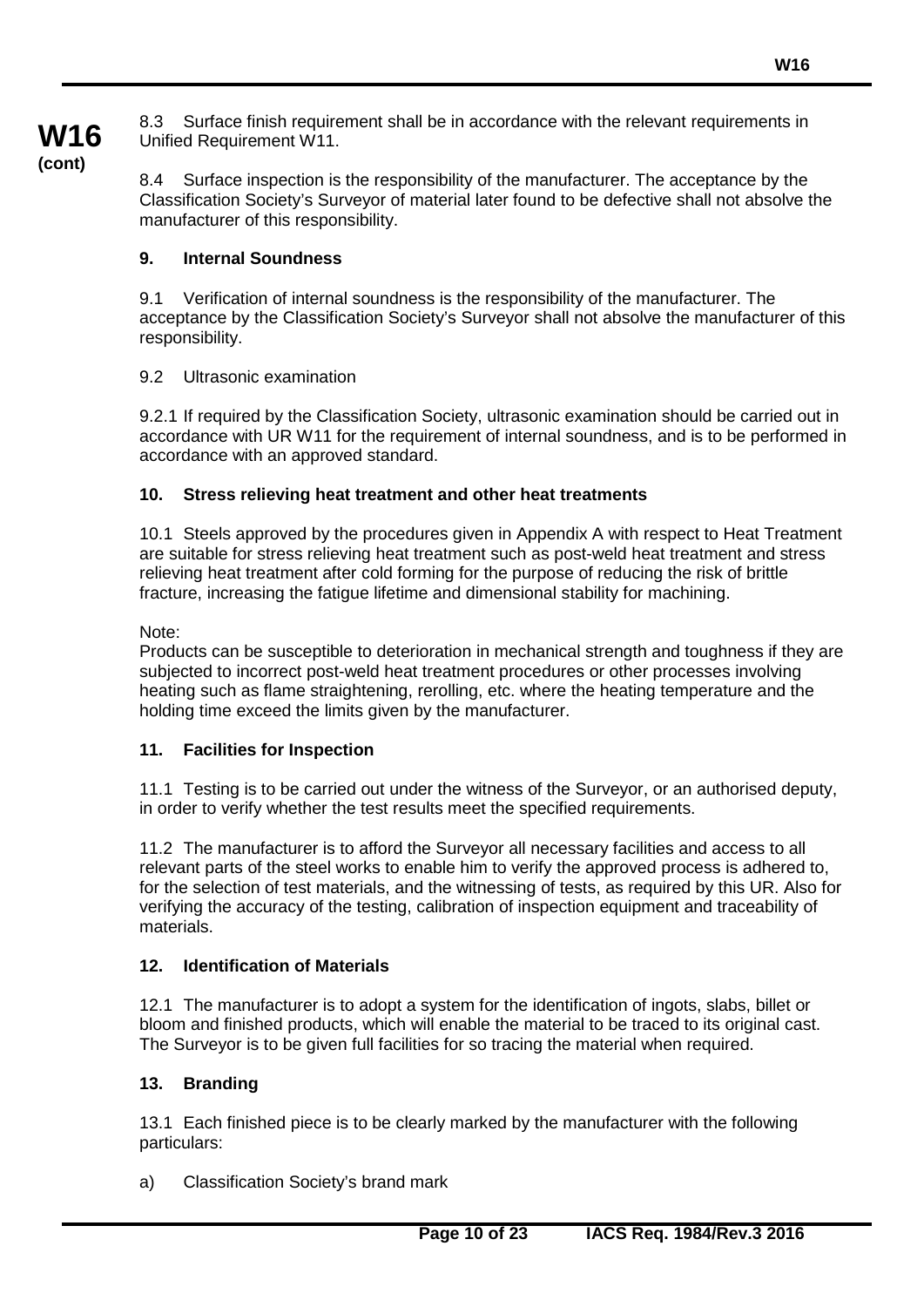- b) Unified identification mark for the grade of steel (e.g. EH620)
- c) Name or initials to identify the steelworks
	- d) Cast number/Heat number, plate number or equivalent identification mark
	- e) Delivery condition (N/NR, TM/TM+AcC/TM+DQ or Q&T)

The entire markings are to be encircled with paint or otherwise marked so as to be easily recognised. Steels which have been specially approved by the Classification Society and which differ from these requirements (see W16.1.6) are to have the letter "S" after the identification mark (e.g. EH620S)

# **14. Documentation of Inspection Tests**

14.1 The Surveyor is to be supplied with two copies, of the test certificates or shipping statements for all accepted materials. In addition to the description, dimensions, etc., of the material, the following particulars are to be included:

- a) Purchaser's order number
- b) Identification of the cast and piece
- c) Manufacturer's identification
- d) Identification of the grade of steel
- e) Chemical analysis, *Ceq*, *CET* or *P*cm value
- f) Delivery condition with heat treatment temperatures
- g) Mechanical properties test results, including traceable test identification
- h) Surface quality and inspection results
- i) UT result, where applicable

14.2 Before the test certificates are signed by the Surveyor, the steelmaker is required to provide a written declaration stating that the material has been made by an approved process, and that it has been subjected to and has withstood satisfactorily the required tests in the presence of the Surveyor, or an authorised deputy. The following form of declaration will be accepted if stamped or printed on each test certificate with the name of the steelworks and signed by an authorised representative of the manufacturer:

"We hereby certify that the material has been made by an approved process and has been satisfactorily tested in accordance with the Rules of the Classification Society".

**W16 (cont)**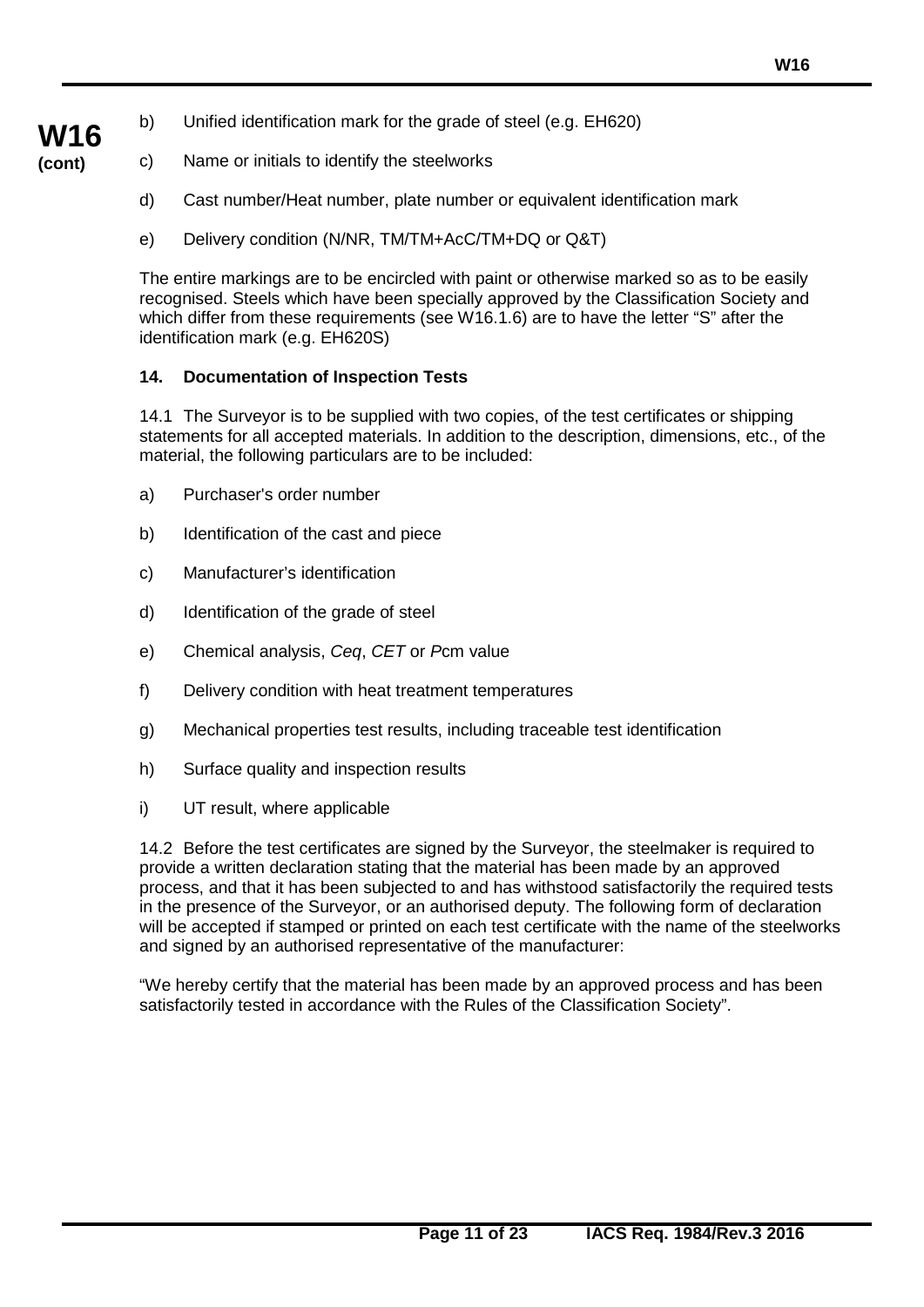# **Appendix A. Manufacturing Approval Scheme of High Strength Steels for Welded Structures**

#### **1. Scope of application**

**W16 (cont)**

> This appendix specifies the procedure for the approval of the manufacturing process of high strength steels for welded structures.

All materials are to be manufactured at works which have been approved by the Classification Society for the type, delivery condition, grade and thickness of steel which is being supplied. The suitability of each grade of steel for forming and welding is to be demonstrated during the initial approval tests at the steelworks.

The manufacturing approval scheme is valid for verifying the manufacturer's capability to provide satisfactory products stably under effective process and production controls in operation including programmed rolling, which is required in W16.2.2.

#### **2. Approval application**

#### 2.1 Documents to be submitted

The manufacturer is to submit to the Society, a request for approval, a proposed approval test program (see A3.1) and general information relevant to:

a) Name and site address of the manufacturer, location of the workshops, general indications relevant to the background, dimension of the works, estimated total annual production of finished products, as deemed useful.

b) Organisation and quality

- organisational chart
- number of staff employed
- staff employed and organisation of the quality control department
- qualification of the personnel involved in activities related to the quality of the products
- certification of compliance of the quality system with IS0 9001 or 9002, if any
- approval certificates already granted by other Classification Societies, if any
- c) Manufacturing facilities
- flow chart of the manufacturing process
- origin and storage of raw materials
- storage of finished products
- equipment for systematic control during manufacturing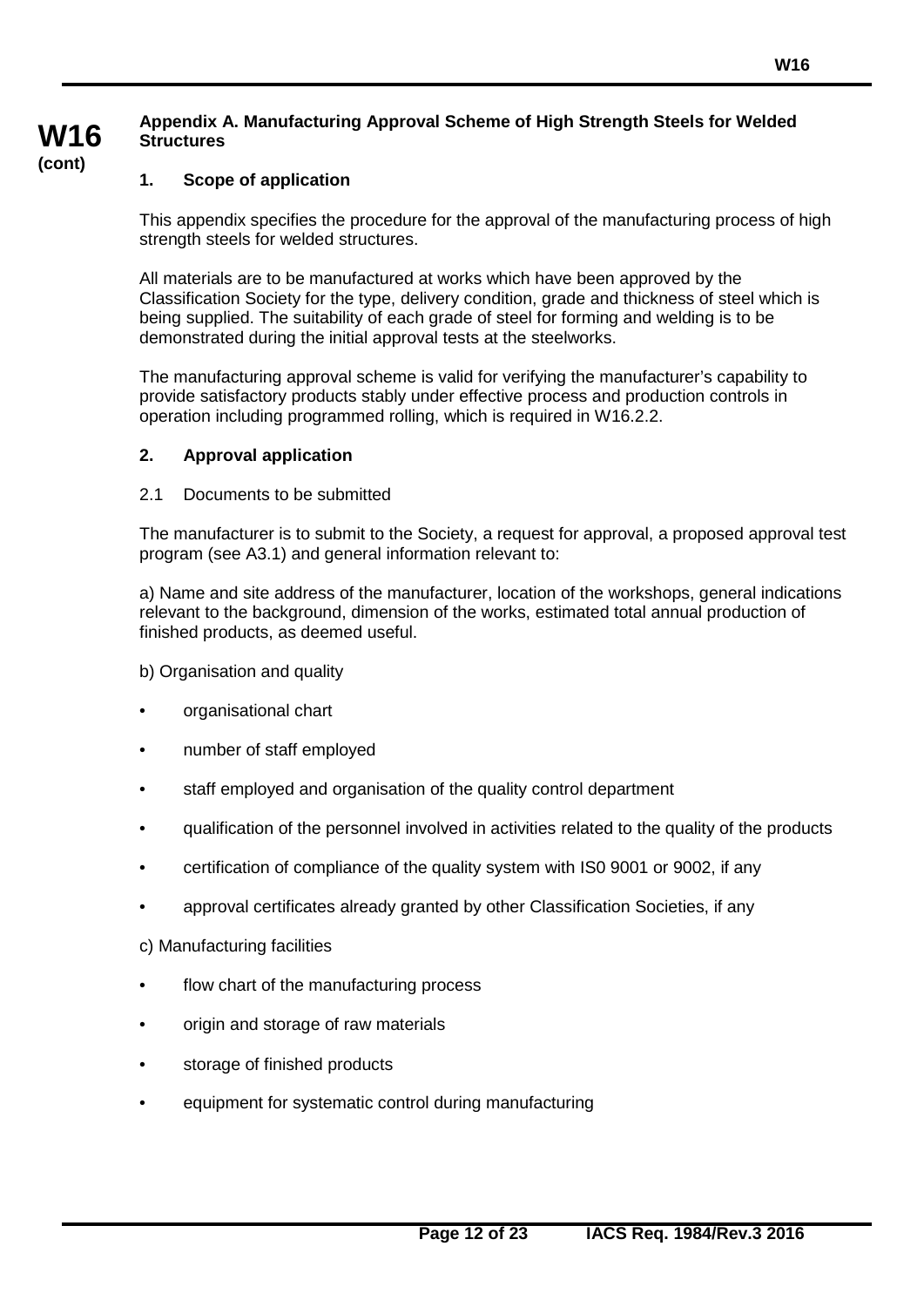d) Details of inspections and quality control facilities

- details of system used for identification of materials at the different stages of manufacturing
	- equipment for mechanical tests, chemical analyses and metallography and relevant calibration procedures
	- equipment for non-destructive examinations (NDE)
	- list of quality control procedures
	- 2.2 Manufacturing specification

**W16 (cont)**

> a) Material to be approved, including type of products (plates, sections, bars and tubular), delivery condition, grades of steel, range of thickness and aim material properties as follows:

- range of chemical composition, aim analyses and associated control limits, including grain refining, nitrogen binding, micro alloying and residual elements, for the various grades of steel; if the range of chemical composition depends on thickness and delivery condition, the different ranges are to be specified, as appropriate.
- in addition, where zirconium, calcium and rare earth metals have been used during steelmaking for grain refinement and, or inclusion modification, the contents of these elements shall be specified in the manufacturing specification.
- aim carbon equivalent *Ceq* according to IIW formula or *CET* formula and/or aim *P*cm content and associated control limits.
- production statistics of the chemical composition and mechanical properties  $(R_{\text{eH}}, R_{\text{m}})$ A% and CVN). The statistics are intended to demonstrate the capability to manufacture the steel products.

b) Steelmaking (if applicable)

- steel making process and capacity of furnace/s or converter/s
- raw material used
- deoxidation, grain refining, nitrogen binding and alloying practice
- desulphurisation, dehydrogenation, sulphide treatment, ladle refining and vacuum degassing installations, if any
- casting methods: ingot or continuous casting. In the case of continuous casting, information relevant to type of casting machine, teeming practice, methods to prevent re-oxidation, inclusions and segregation control, presence of electromagnetic stirring, soft reduction, etc., is to be provided as appropriate
- casting/solidification cooling rate control
- ingot or slab size and weight
- ingot or slab treatment: scarfing and discarding procedures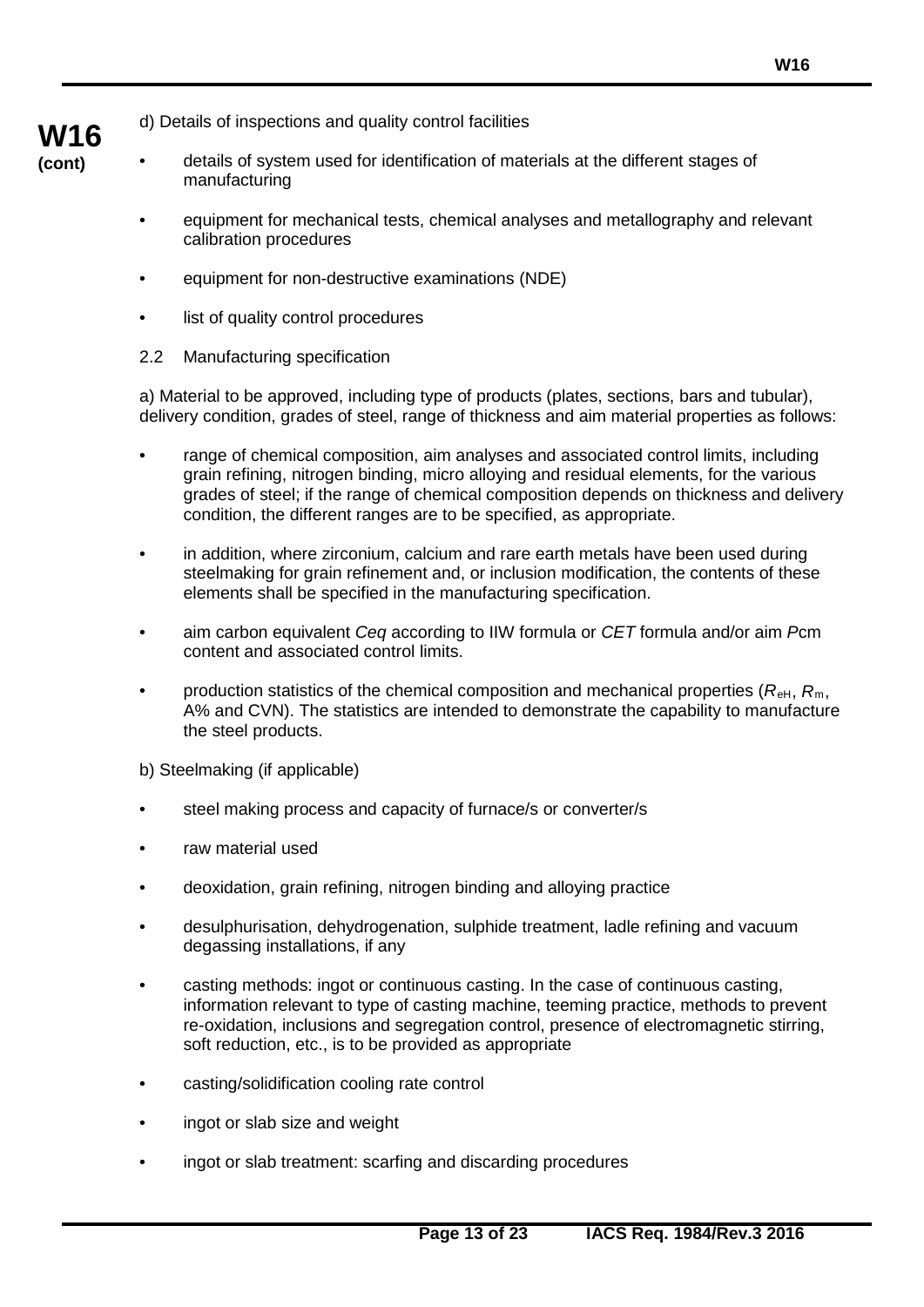- **W16 (cont)**
- c) Reheating and rolling
- type of furnace and treatment parameters
	- rolling: reduction ratio of ingot/slab/bloom/billet to finished product, rolling and finishing temperatures for each grade/thickness combination
	- descaling treatment during rolling
	- capacity of the rolling stands

d) Heat treatment

- type of furnaces, heat treatment parameters for products to be approved
- accuracy and calibration of temperature control devices
- the methods used to determine austenitizing temperature, re-crystallization temperature and Ar3 temperature
- description of quenching and tempering process, if applicable

e) Programmed rolling

For products delivered in the Normalised rolling (NR) or thermo-mechanical rolling (TM) condition, the following additional information on the programmed rolling schedules is to be given:

- description of the rolling process
- the methods used to determine austenitizing temperature, re-crystallization temperature and Ar3 temperature
- control standards for typical rolling parameters used for the different thickness and grades of steel (temperature and thickness at the beginning and at the end of the passes, interval between passes, reduction ratio, temperature range and cooling speed of accelerated cooling, if any) and relevant method of control
- calibration of the control equipment

f) Recommendations for fabrication and welding in particular for products delivered in the NR or TM condition:

- cold and hot working recommendations if needed in addition to the normal practice used in the shipyards and workshops
- minimum and maximum heat input and recommended pre-heat/interpass temperature

g) Where any part of the manufacturing process is assigned to other companies or other manufacturing plants, additional information required by the Society is to be included.

h) Approval already granted by other Classification Societies and documentation of approval tests performed.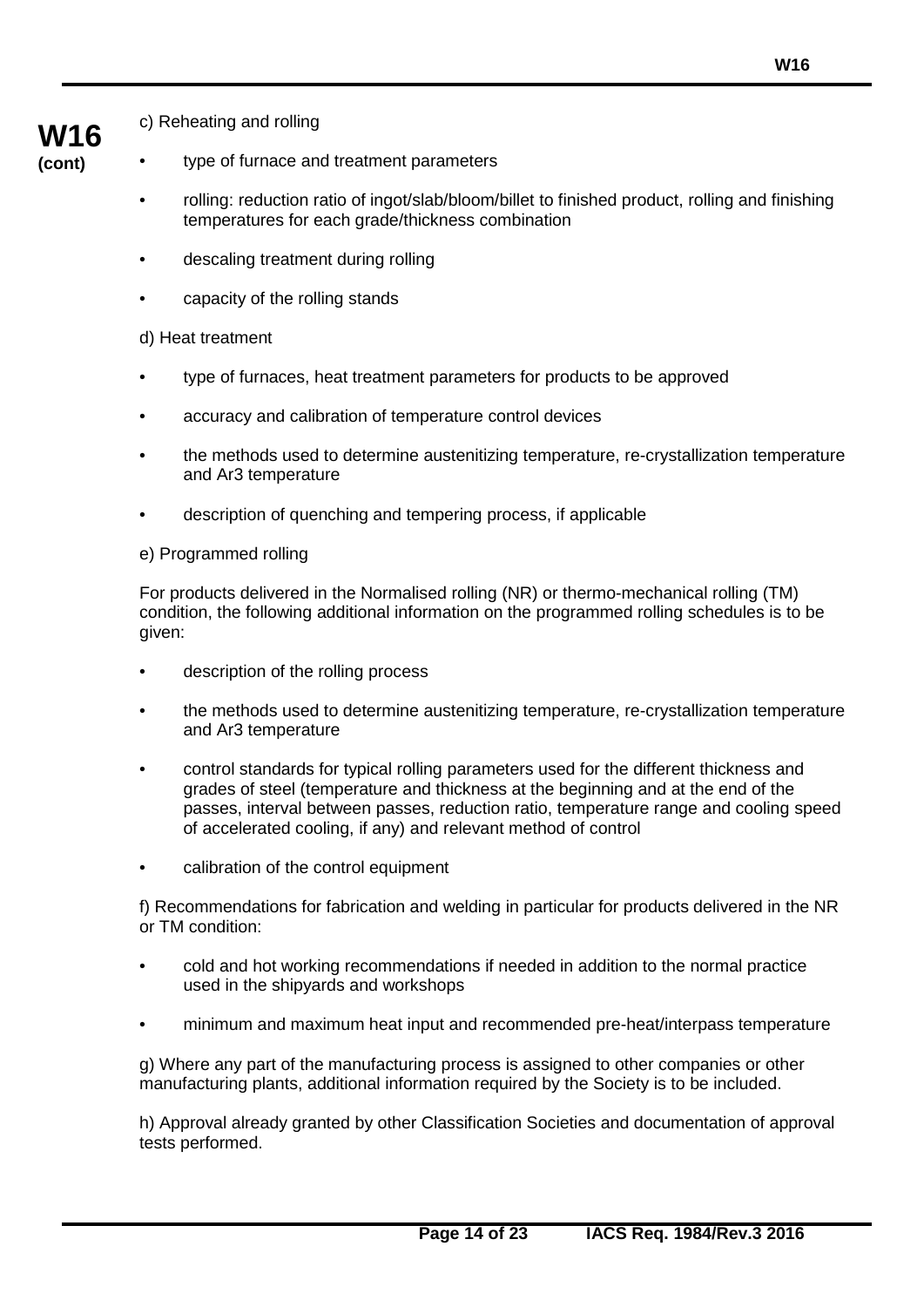# 2.3 Documents to be submitted for changing the approval conditions

**(cont)** The manufacturer has to submit to the Society the documents required in 2.1 together with the request of changing the approval conditions, in the case of the following a) through e) as applicable:

- a) Change of the manufacturing process (steel making, casting, rolling and heat treatment).
- b) Change of the maximum thickness (dimension).
- c) Change of the chemical composition, added element, etc.
- d) Subcontracting the rolling, heat treatment, etc.

e) Use of the ingots, slabs, blooms and billets manufactured by companies other than the ones verified in the approval tests.

However, where the documents are duplicated by the ones at the previous approval for the same type of product, part or all of the documents may be omitted except the approval test program (see 3.1).

#### **3. Approval tests**

**W16**

3.1 Extent of the approval tests

The extent of the test program is specified in 3.6 and 3.7; it may be modified on the basis of the preliminary information submitted by the manufacturer.

In particular a reduction of the indicated number of casts, steel plate thicknesses and grades to be tested or complete suppression of the approval tests may be accepted by the Society taking into account:

a) Approval already granted by other Classification Societies and documentation of approval tests performed.

b) Grades of steel to be approved and where available the long term statistical results of chemical and mechanical properties.

An increase of the number of casts and thicknesses to be tested may be required in the case of newly developed types of steel or manufacturing processes.

In case of multi-source slabs or changing of slab manufacturer, the rolled steel manufacturer is required to obtain the approval of the manufacturing process of rolled steels using the slabs from each slab manufacturer and to conduct approval tests in accordance with 3.6 and 3.7. A reduction or complete suppression of the approval tests may be considered by the Society taking into account previous approval as follows:

- the rolled steel manufacturer has already been approved for the rolling process and heat treatment using approved other semi finished products characterized by the same thickness range, steel grade, grain refining and micro-alloying elements, steel making(deoxidation) and casting process.
- the semi finished products have been approved for the complete manufacturing process with the same conditions (steelmaking, casting, rolling and heat treatment) for the same steel types.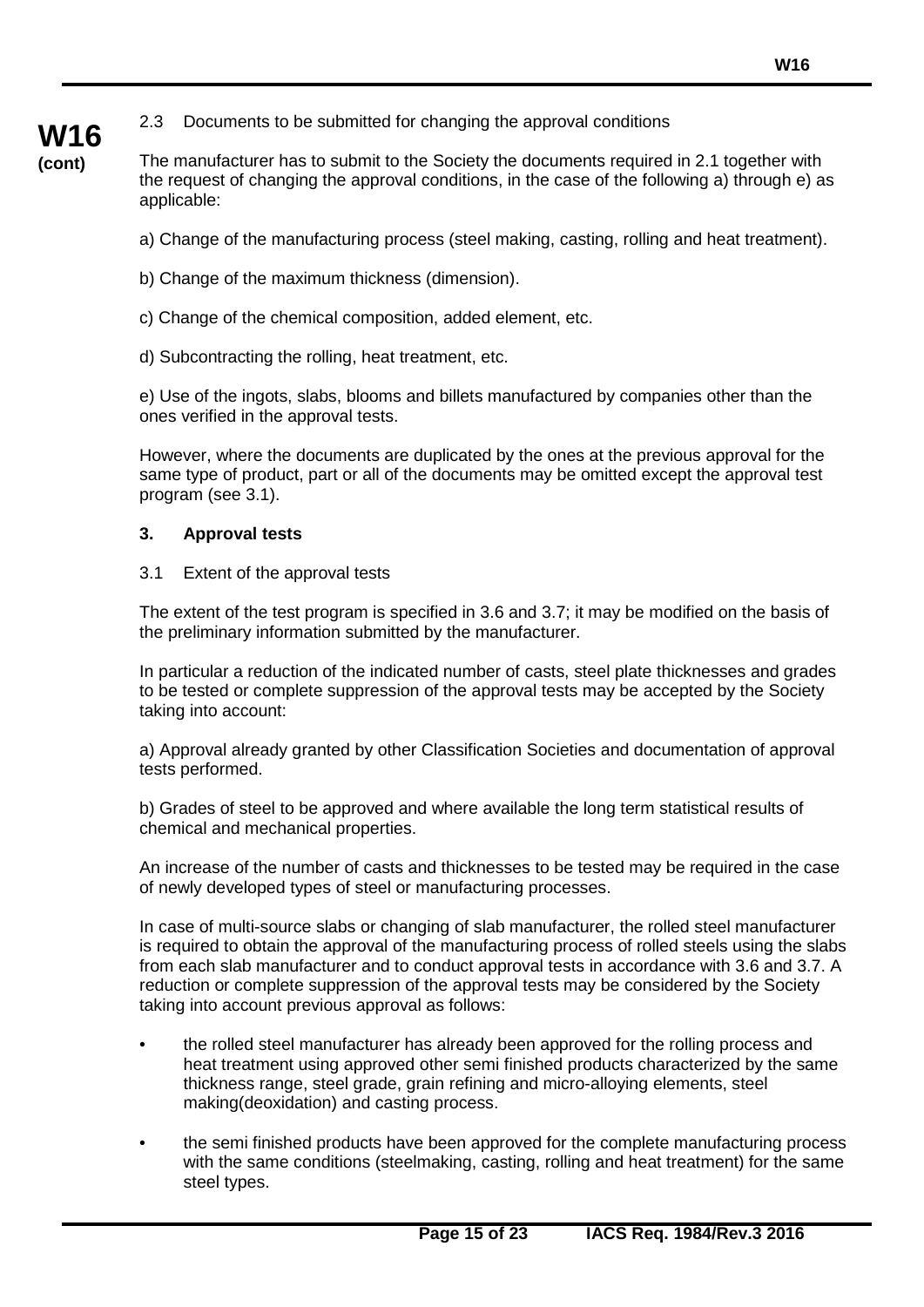#### 3.2 Approval test program

**W16 (cont)**

Where the number of tests differs from those shown in 3.6 and 3.7, the program is to be confirmed by the Society before the tests are carried out.

#### 3.3 Approval survey

The approval tests are to be witnessed by the Surveyor at the manufacturer's plant and the execution of the plant inspection in operation may be required by the Surveyor during the visit for the approval.

If the testing facilities are not available at the works, the tests are to be carried out at accredited laboratories.

#### 3.4 Selection of the test product

For each grade of steel and for each manufacturing process (e.g. steel making, casting, rolling and condition of supply), one test product with the maximum thickness (dimension) to be approved is in general to be selected for each kind of product.

In addition, for initial approval, the Society will require selection of one test product of representative thickness.

The selection of the casts for the test product is to be based on the typical chemical composition, with particular regard to the aimed *Ceq*, *CET* or *P*cm values and grain refining micro-alloying additions.

#### 3.5 Position of the test samples and specimens

The test samples are to be taken, unless otherwise agreed, from the product (plate, flat, section, bar and tubular) corresponding to the top and bottom of the ingot as indicated in Table A1, or, in the case of continuous casting, a random sample.

The position of the samples to be taken in the length of the rolled product, "piece" defined in W11, (top and bottom of the piece) and the direction of the test specimens with respect to the final rolling direction of the material are indicated in Table A1.

The position of the samples in the width of the product is to be in accordance with W11.

The position of the tensile and Charpy impact test samples with respect to the plate thickness is to be in accordance with Appendix 2 section 3.6.2 of W11.

#### 3.6 Tests on base material

3.6.1 Type of tests

The tests to be carried out are indicated in the following Table A1.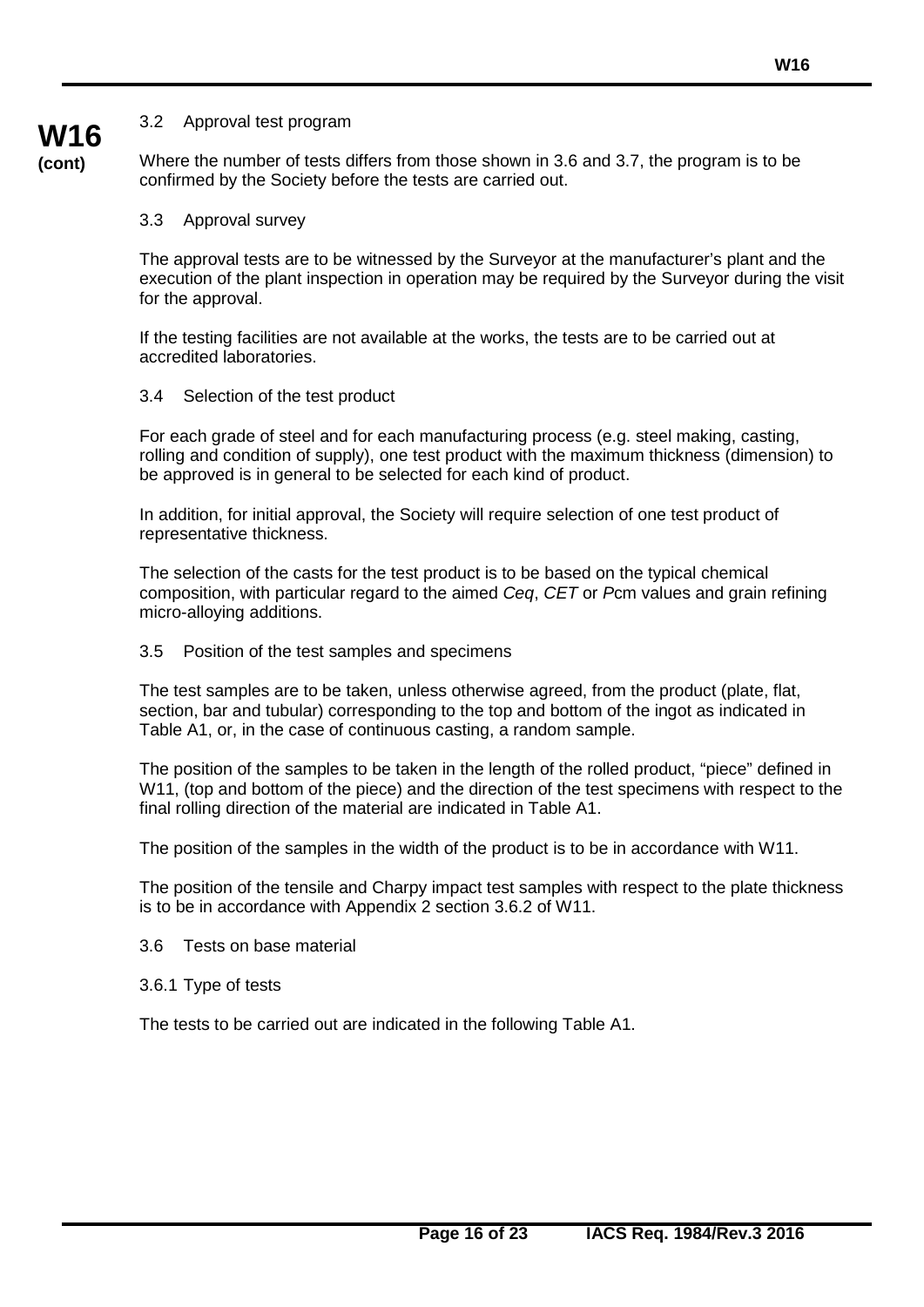# **Table A1 Tests on base material**

**W16 (cont)**

|                | <b>Type of Test</b>                                                          | <b>Position and</b><br>direction of<br>test specimens           | <b>Remarks</b>                                                                                                                                                                                                                                                                                                            |                                                   |                                                                                                                                                                                                                                                                                                                                                                                 |     |  |  |
|----------------|------------------------------------------------------------------------------|-----------------------------------------------------------------|---------------------------------------------------------------------------------------------------------------------------------------------------------------------------------------------------------------------------------------------------------------------------------------------------------------------------|---------------------------------------------------|---------------------------------------------------------------------------------------------------------------------------------------------------------------------------------------------------------------------------------------------------------------------------------------------------------------------------------------------------------------------------------|-----|--|--|
| 1              | Chemical analysis<br>(ladle and product <sup>1)</sup> )                      | Top                                                             | a) Contents of C, Mn, Si, P, S, Ni, Cr, Mo,<br>Al, N, Nb, V, Ti, B, Zr, Cu, As, Sn, Bi, Pb,<br>Ca, Sb, O, H are to be reported.                                                                                                                                                                                           |                                                   |                                                                                                                                                                                                                                                                                                                                                                                 |     |  |  |
|                |                                                                              |                                                                 |                                                                                                                                                                                                                                                                                                                           |                                                   | b) Carbon equivalent calculation, and/or                                                                                                                                                                                                                                                                                                                                        |     |  |  |
|                |                                                                              |                                                                 |                                                                                                                                                                                                                                                                                                                           |                                                   | c) Pcm calculation, as applicable.                                                                                                                                                                                                                                                                                                                                              |     |  |  |
| $\overline{2}$ | Segregation<br>examination                                                   | Top                                                             | Sulphur prints <sup>2)</sup> are to be taken from plate<br>edges which are perpendicular to the axis<br>of the ingot or slab. These sulphur prints<br>are to be approximately 600 mm long<br>taken from the centre of the edge<br>selected, i.e. on the ingot centreline, and<br>are to include the full plate thickness. |                                                   |                                                                                                                                                                                                                                                                                                                                                                                 |     |  |  |
| 3              | Micrographic<br>examination <sup>3</sup>                                     | Top                                                             | determined.                                                                                                                                                                                                                                                                                                               |                                                   | a) Grain size determination. Ferrite and/or<br>prior austenite grain size should be                                                                                                                                                                                                                                                                                             |     |  |  |
|                |                                                                              |                                                                 | b) All photomicrographs are to be taken at<br>x 100 and 500 magnification.                                                                                                                                                                                                                                                |                                                   |                                                                                                                                                                                                                                                                                                                                                                                 |     |  |  |
|                |                                                                              |                                                                 |                                                                                                                                                                                                                                                                                                                           | c) Non-metallic inclusion<br>contents/Cleanliness |                                                                                                                                                                                                                                                                                                                                                                                 |     |  |  |
|                |                                                                              |                                                                 | manufacturer.                                                                                                                                                                                                                                                                                                             |                                                   | The level of non-metallic inclusions and<br>impurities in term of amount, size, shape<br>and distribution shall be controlled by the<br>manufacturer. The standards of the<br>micrographic examination methods ISO<br>4967 or equivalent standards are<br>applicable. Alternative methods for<br>demonstrating the non-metallic inclusions<br>and impurities may be used by the |     |  |  |
| $\overline{4}$ | Tensile test                                                                 | Top and bottom<br>- longitudinal<br>and transverse<br>direction | Yield strength $(Reh)$ , Tensile strength<br>$(Rm)$ , Elongation (A5), Reduction in Area<br>(RA) and Y/T ratio are to be reported.                                                                                                                                                                                        |                                                   |                                                                                                                                                                                                                                                                                                                                                                                 |     |  |  |
| 5a             | Charpy Impact tests<br>on unstrained<br>specimens for<br>grades <sup>4</sup> | Top and bottom                                                  | Testing temperature (°C)                                                                                                                                                                                                                                                                                                  |                                                   |                                                                                                                                                                                                                                                                                                                                                                                 |     |  |  |
|                | AH                                                                           | Longitudinal and                                                | $+20$                                                                                                                                                                                                                                                                                                                     | 0                                                 | $-20$                                                                                                                                                                                                                                                                                                                                                                           |     |  |  |
|                | DH                                                                           | transverse                                                      | 0                                                                                                                                                                                                                                                                                                                         | $-20$                                             | -40                                                                                                                                                                                                                                                                                                                                                                             |     |  |  |
|                | EH                                                                           | direction                                                       | $\mathbf 0$                                                                                                                                                                                                                                                                                                               | $-20$                                             | $-40$                                                                                                                                                                                                                                                                                                                                                                           | -60 |  |  |
|                | FH                                                                           |                                                                 | $-20$                                                                                                                                                                                                                                                                                                                     | $-40$                                             | $-60$                                                                                                                                                                                                                                                                                                                                                                           | -80 |  |  |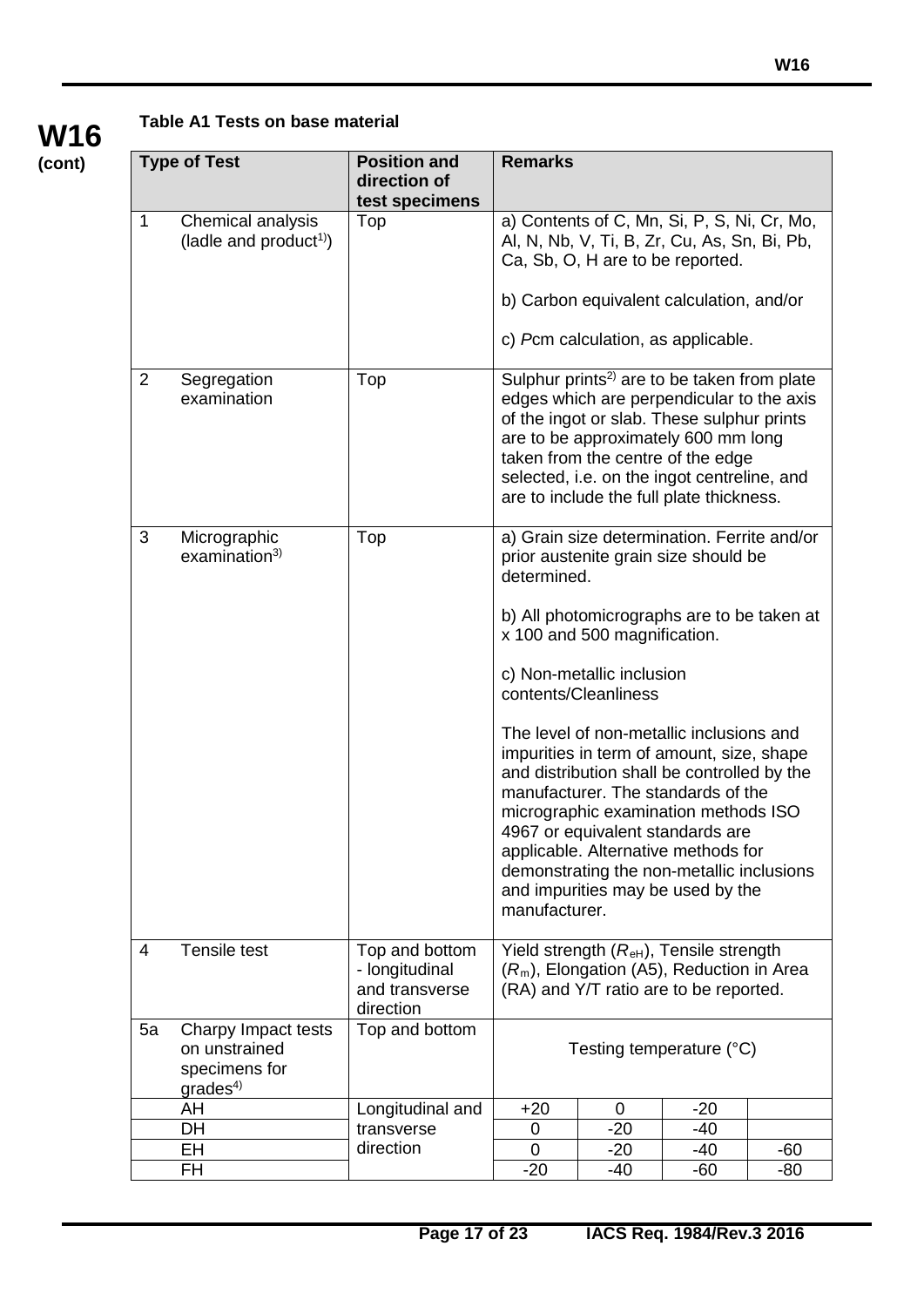| <b>Type of Test</b> |                                                                         | <b>Position and</b> | <b>Remarks</b> |                                                             |                                                                                                                                                                      |       |  |
|---------------------|-------------------------------------------------------------------------|---------------------|----------------|-------------------------------------------------------------|----------------------------------------------------------------------------------------------------------------------------------------------------------------------|-------|--|
|                     |                                                                         | direction of        |                |                                                             |                                                                                                                                                                      |       |  |
|                     |                                                                         | test specimens      |                |                                                             |                                                                                                                                                                      |       |  |
| 5 <sub>b</sub>      | Charpy Impact tests<br>on strain aged<br>specimens for<br>$grades^{4)}$ | Top                 |                |                                                             | Deformation of 5% + 1 hour at 250°C                                                                                                                                  |       |  |
|                     | AH                                                                      | Either              | $+20$          | 0                                                           | $-20$                                                                                                                                                                |       |  |
|                     | DH                                                                      | longitudinal or     | 0              | $-20$                                                       | $-40$                                                                                                                                                                |       |  |
|                     | <b>EH</b>                                                               | transverse          | $\overline{0}$ | $-20$                                                       | $-40$                                                                                                                                                                | $-60$ |  |
|                     | <b>FH</b>                                                               |                     | $-20$          | $-40$                                                       | $-60$                                                                                                                                                                | -80   |  |
| 6                   | Drop weight test                                                        | Top                 | report.        | NDTT is to be determined and                                | The test is to be performed only on plates<br>in accordance with ASTM E208. The<br>photographs of the tested specimens are<br>to be taken and enclosed with the test |       |  |
| $\overline{7}$      | Through thickness<br>tensile tests                                      | Top and bottom      |                | thickness properties, testing in<br>accordance with UR W14. | Optional for grades with improved through                                                                                                                            |       |  |
| 8                   | Weldability test <sup>6)</sup>                                          |                     |                |                                                             |                                                                                                                                                                      |       |  |
| a)                  | <b>Butt Weld Assembly</b><br>as-welded                                  | Top                 |                |                                                             | Cross weld tensile, Charpy impact test on<br>WM, FL, FL+2, FL+5, FL+20 Macro<br>examination and hardness survey, CTOD<br>at -10°C on Grain-coarsened HAZ.            |       |  |
| b)                  | <b>Butt Weld Assembly</b><br>(PWHT), if<br>applicable                   | Top                 |                |                                                             | Cross weld tensile, Charpy impact test on<br>WM, FL, FL+2, FL+5, FL+20 Macro<br>examination and hardness survey, CTOD<br>at -10°C on Grain-coarsened HAZ.            |       |  |
| C)                  | Y-shape weld crack<br>test (Hydrogen crack<br>test)                     | Top                 |                |                                                             |                                                                                                                                                                      |       |  |

- Note 1 The product analyses should be taken from the tensile specimen. The deviation of the product analysis from the ladle analysis shall be permissible in accordance with the limits given in the manufacturing specification.
- Note 2 Other tests than Sulphur prints for segregation examination may be applied and subject to acceptance by the Classification Society.
- Note 3 The micrographs are to be representative of the full thickness. For thick products in general at least three examinations are to be made at surface, 1/4t and 1/2t of the product.
- Note 4 In addition to the determination of the absorbed energy value, also the lateral expansion and the percentage crystallinity are to be reported.
- Note 5 Strain ageing test is to be carried out on the thickest plate.
- Note 6 Weldability test is to be carried out on the thickest plate.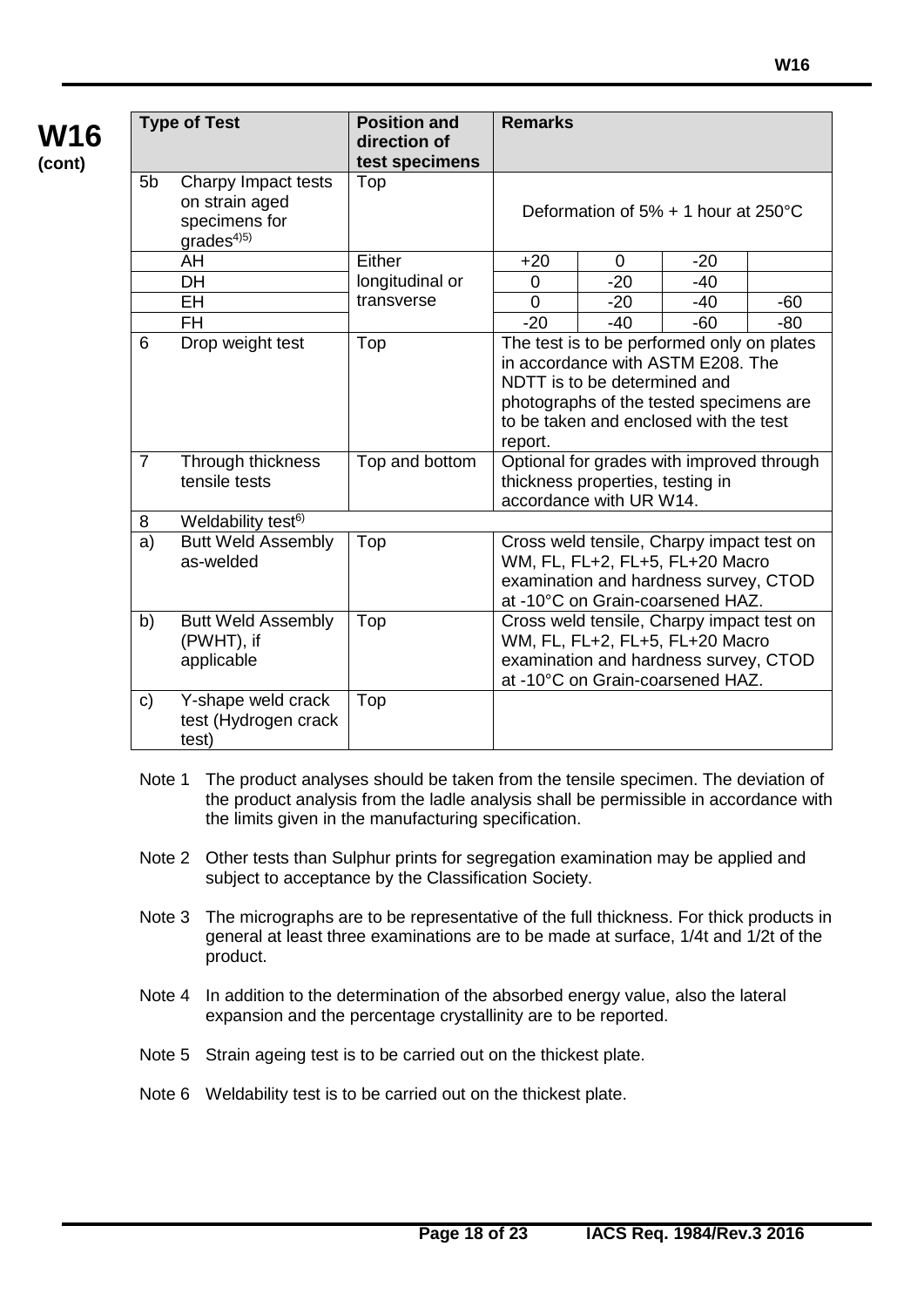3.6.2 Test specimens and testing procedure

**W16 (cont)**

The test specimens and testing procedures are to be in accordance with W2, where applicable.

3.6.3 Other tests

Additional tests such as CTOD test on parent plate, large scale brittle fracture tests (Double Tension test, ESSO test, Deep Notch test, etc.) or other tests may be required in the case of newly developed type of steel, outside the scope of W16, or when deemed necessary by the Society.

3.7 Weldability tests - Butt weld test

3.7.1 For H420 to H500 grade steels: Weldability tests are to be carried out on samples of the thickest plate. Testing on higher grades can cover the lower strength and toughness grades.

a) 1x butt weld test assembly welded with a heat input 15±2 kJ/cm is to be tested as-welded.

b) 1x butt weld test assembly welded with a heat input 50±5 kJ/cm for N/NR and TM and 35±3.5 kJ/cm for QT steels is to be tested as-welded.

c) 1x butt weld test assembly welded with the same heat input as given in b) is to be postweld heat treated (PWHT) prior to testing.

Option: Steels intended to be designated as steels for high heat input welding are to be tested with 1x butt weld test assembly in the as-welded condition and 1x test assembly in the PWHT condition, both welded with the maximum heat input being approved.

3.7.2 For H550 to H960 grade steels:

In general, the thickest plate with the highest toughness grade for each strength grade is to be tested. Provided the chemical composition of the higher grade is representative to the lower grade, testing requirements on the lower grades may be reduced at the discretion of the Classification Society.

a) 1x butt weld test assembly welded with a heat input 10±2 kJ/cm is to be tested as-welded.

b) 1x butt weld test assembly welded with a maximum heat input as proposed by the manufacturer is to be tested as-welded. The approved maximum heat input shall be stated on the manufacturer approval certificate.

Option: If the manufacturer requests to include the approval for Post Weld Heat Treated (PWHT) condition, 1x additional butt weld test assembly welded with a maximum heat input proposed by the manufacturer for the approval same as test assembly b) is to be post-weld heat treated (PWHT) prior to testing.

3.7.3 Butt weld test assembly

The butt weld test assemblies of N/NR plates are to be prepared with the weld seam transverse to the final plate rolling direction.

The butt weld test assemblies of TM/TM+AcC/TM+DQ and QT plates are to be prepared with the weld seam parallel to the final plate rolling direction. The butt weld test assemblies of long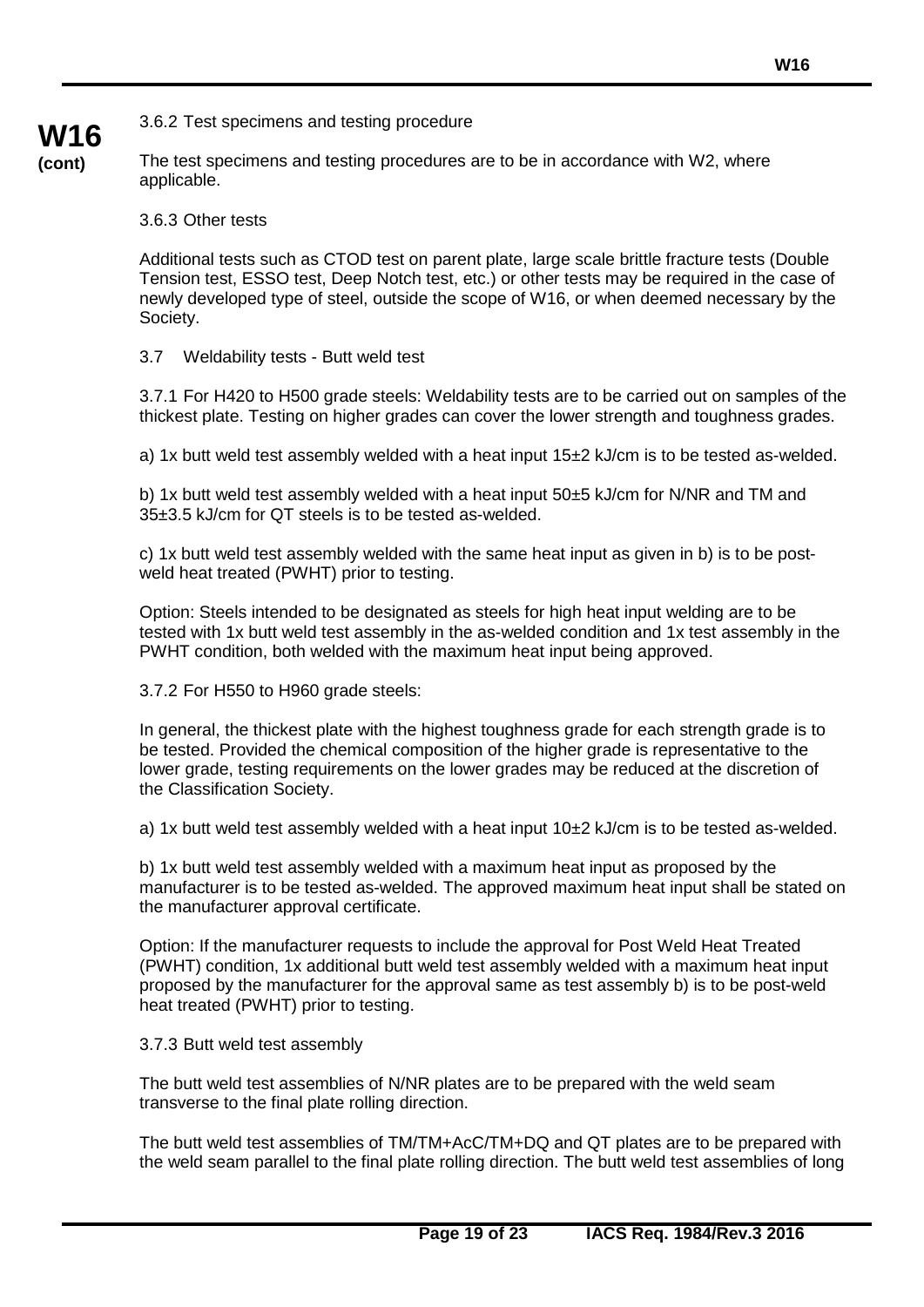# **W16 (cont)**

products, sections and seamless tubular in any delivery condition are to be prepared with the weld seam transverse to the rolling direction.

3.7.4 Bevel preparation

The bevel preparation should be preferably 1/2V or K related to thickness.

The welding procedure should be as far as possible in accordance with the normal welding practice used for the type of steel in question.

The welding procedure and welding record are to be submitted to the Classification Society for review.

#### 3.7.5 Post-weld heat treatment procedure

a) Steels delivered in N/NR or TM/TM+AcC/TM+DQ condition shall be heat treated for a minimum time of 1 hour per 25 mm thickness (but not less than 30 minutes and needs not be more than 150 minutes) at a maximum holding temperature of 580°C, unless otherwise approved at the time of approval.

b) Steels delivered in QT condition shall be heat treated for a minimum time of 1 hour per 25 mm thickness (but not less than 30 minutes and needs not be more than 150 minutes) at a maximum holding temperature of 550°C with the maximum holding temperature of at least 30°C below the previous tempering temperature, unless otherwise approved at the time of approval.

c) Heating and cooling above 300°C shall be carried out in a controlled manner in order to heat/cool the material uniformly. The cooling rate from the max. holding temperature to 300°C shall not be slower than 55°C/hr.

3.7.6 Type of tests

From the test assemblies the following test specimens are to be taken:

a) 1 cross weld tensile test - 1 full thickness test sample or sub-sized samples cover the full thickness cross section.

b) 1 set of 3 Charpy V-notch impact specimens transverse to the weld seam and 1-2 mm below the surface with the notch located at the fusion line and at a distance 2, 5 and 20 mm from the straight fusion line. An additional set of 3 Charpy test specimens at root is required for each aforementioned position for plate thickness  $t \geq 50$  mm. The fusion boundary is to be identified by etching the specimens with a suitable reagent. The test temperature is to be the one prescribed for the testing of the steel grade.

c) Hardness tests HV10 across the weldment. The indentations are to be made along a 1-2 mm transverse line beneath the plate surface on both the face side and the root side of the weld as follows:

- fusion line
- HAZ: at each 0.7 mm from fusion line into unaffected base material (6 to 7 minimum measurements for each HAZ)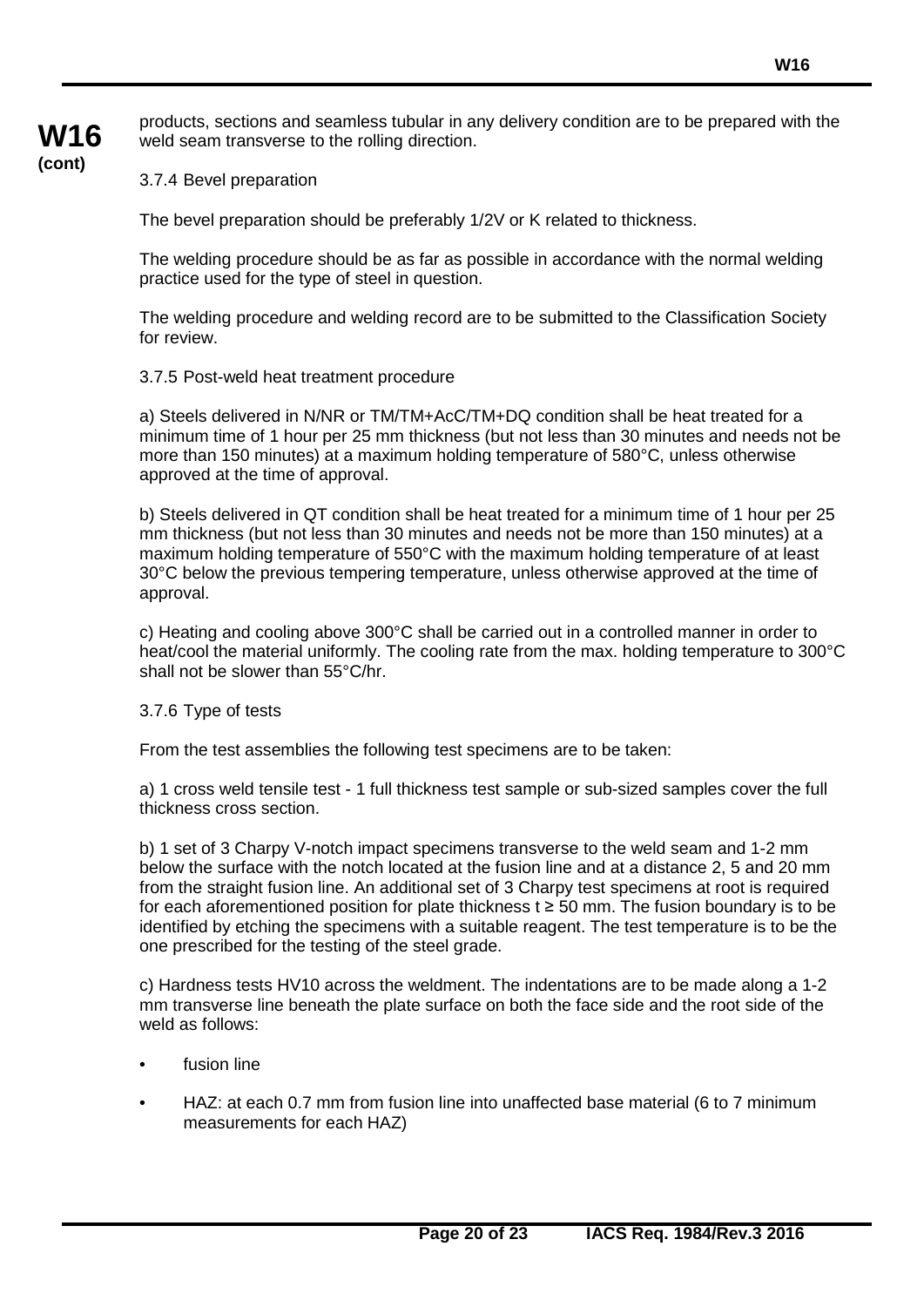The maximum hardness value should not be higher than 350HV for grade steels H420 to H460; not be higher than 420HV for H500 to H690; and not be higher than 450HV for H890 and H960.

A sketch of the weld joint depicting groove dimensions, number of passes, hardness indentations should be attached to the test report together with photomacrographs of the weld cross section.

#### d) CTOD test

CTOD test specimens are to be taken from butt weld test assembly specified in 3.7.1 b) or 3.7.2 b) in Appendix A of this UR. CTOD test is to be carried out in accordance with EN ISO 15653 or equivalent.

- the specimen geometry  $(B = W)$  is permitted for plate thickness up to 50 mm. For plate thicker than 50 mm, subsidiary specimen geometry (50x50 mm) is permitted, which is to be taken 50 mm in depth through thickness from the subsurface and 50 mm in width. See Figure A1 a) and b) for more details
- the specimens shall be notched in through thickness direction
- grain-coarsened HAZ (GCHAZ) shall be targeted for the sampling position of the crack tip
- the test specimens shall be in as-welded and post-weld heat treated, if applicable
- three tests shall be performed at -10°C on each butt weld test assembly

For grades H690 and above, dehydrogenation of as-welded test pieces may be carried out by a low temperature heat treatment, prior to CTOD testing. Heat treatment conditions of 200°C for 4 h are recommended, and the exact parameters shall be notified with the CTOD test results.



**Figure A1 a) - For plate thickness t ≤ 50 mm, CTOD test specimen is to be sampled in full thickness**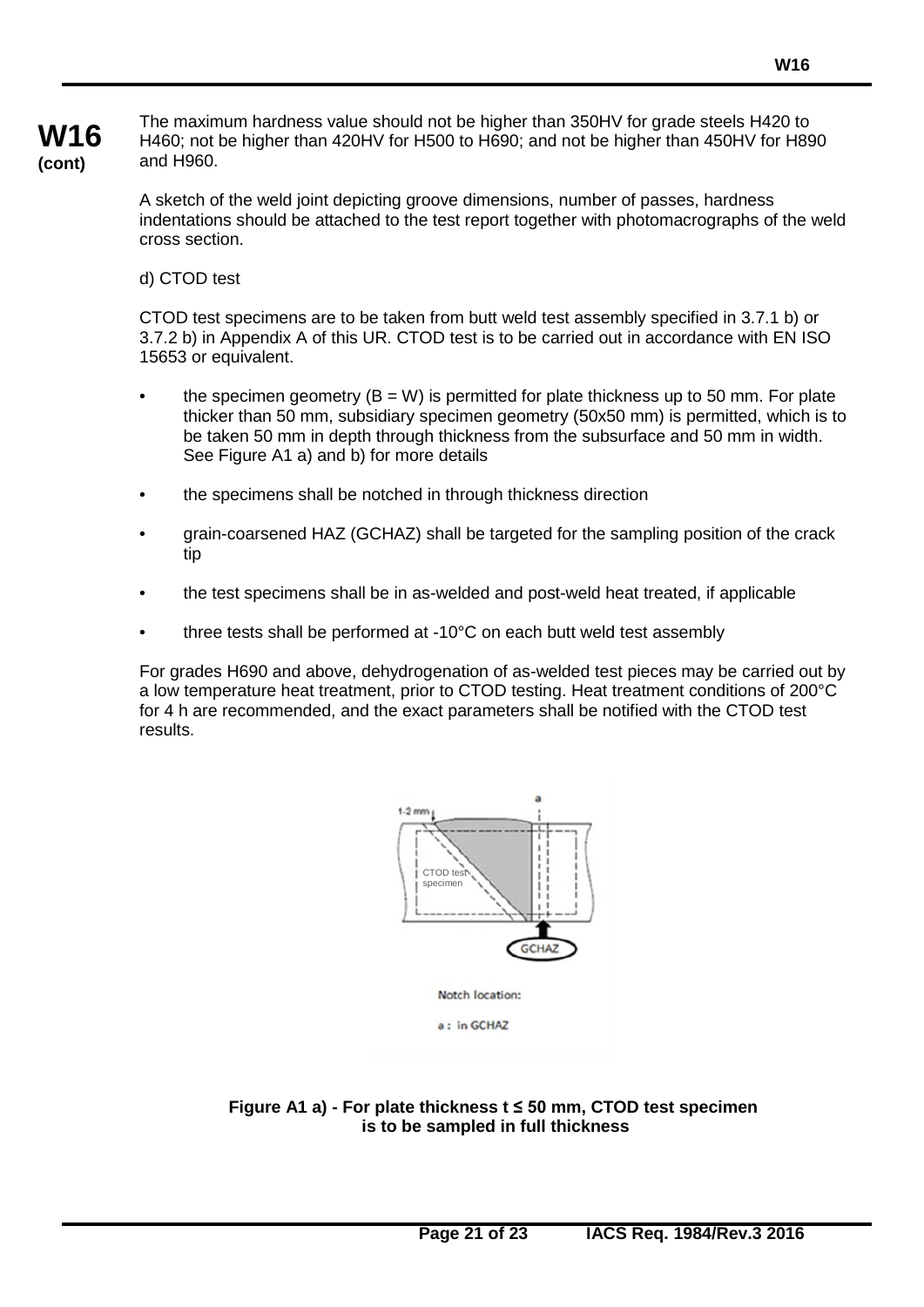# **W16 (cont)**





a : in GCHAZ

#### **Figure A1 b) - For plate thickness t > 50 mm, subsidiary test specimen with a thickness of maximum 50 mm in subsurface area is to be sampled**

#### 3.7.7 Crack susceptibility weld test (Hydrogen crack test)

Testing in accordance with national and international recognised standards such as GB/T4675.1 and JIS Z 3158 for Y-groove weld crack test. Minimum preheat temperature is to be determined and the relationship of minimum preheat temperature with thickness is to be derived.

#### 3.7.8 Other tests

Additional tests may be required in the case of newly developed types of steel, outside the scope of W16, or when deemed necessary by the Society.

#### **4. Results**

All the results are to comply with the requirements of the scheme of initial approval.

The subject manufacturer shall submit all the test results together with the manufacturing specification containing all the information required under Appendix A, Section 2, and manufacturing records relevant to steel making, casting, rolling and heat treatment, applicable to the product submitted to the tests.

#### **5. Certification**

5.1 Approval

Upon satisfactory completion of the survey, approval is granted by the Society.

#### 5.2 List of approved manufacturers

The approved manufacturers are entered in a list containing the types of steel and the main conditions of approval.